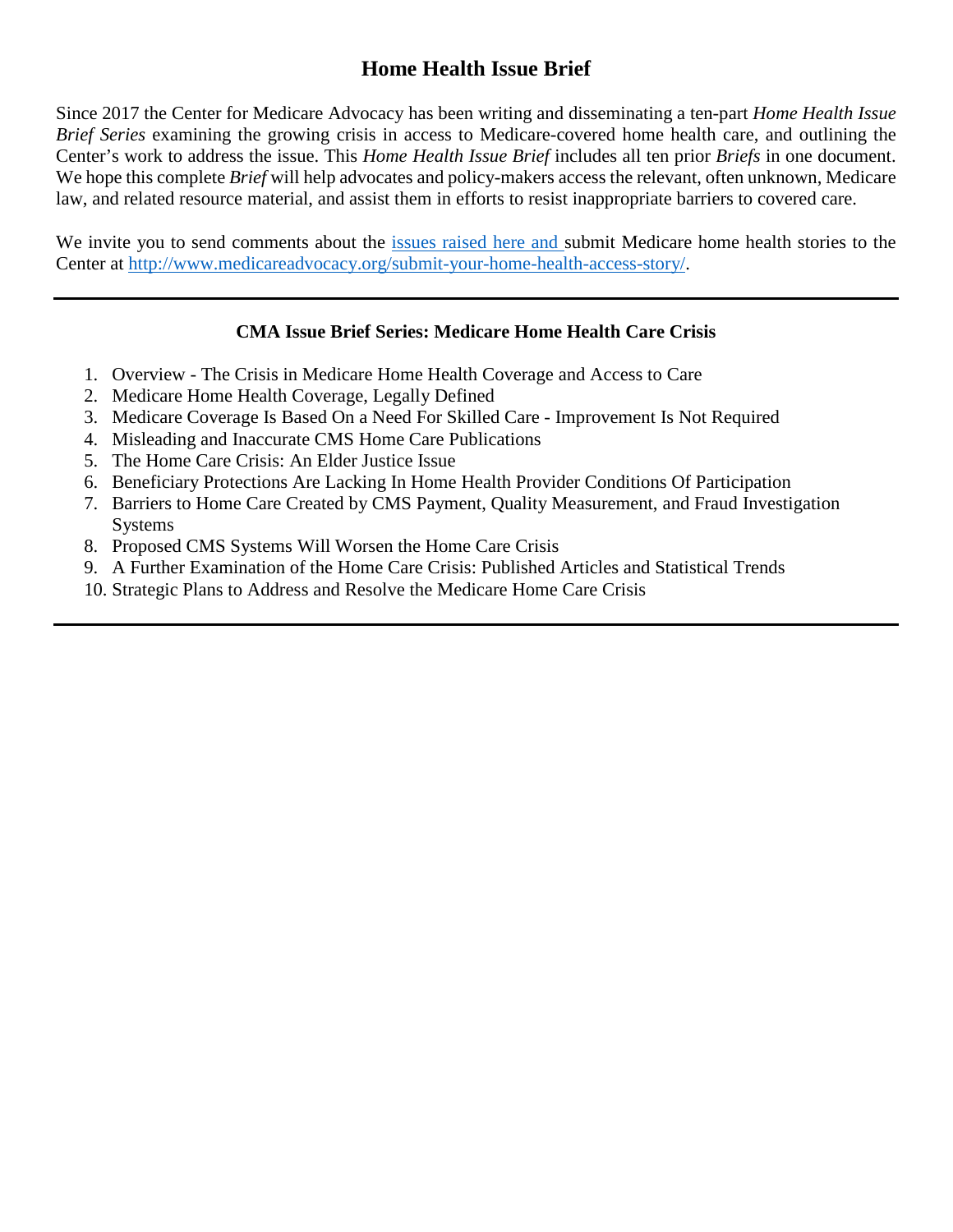### **1. An Overview: The Crisis In Medicare Home Health Coverage and Access to Care**

Medicare beneficiaries with long-term and debilitating conditions are often unable to access Medicare-covered home health services for which they are eligible under the law. For too many people this means not being able to remain at home, doing so at the risk of their health and well-being, or being forced to move to an institution.

#### **How Do Home Health Agencies Factor into the Crisis?**

Home health agencies are discouraged by the Medicare payment system, quality reporting measures, and overzealous fraud investigations from providing care to people who need more services for longer periods of time and whose underlying conditions will not improve. As a result, most Medicare-certified home health agencies will not provide care, or will provide only minimal care, to these particularly vulnerable individuals. For example:

A Medicare beneficiary with Multiple Sclerosis has an order from her doctor for Medicare-covered home health care. She contacts all Medicare certified home health agencies that serve her home region. She is told by each agency that they do not have the resources to serve her. Some agencies say they have the ability to offer her a drastically reduced amount of services, before they even assess her needs. She is left to accept what little services are offered to her by a limited number of agencies.

#### **What is Causing the Crisis?**

Home health agencies are extremely reluctant to serve people who have long term and debilitating conditions due to various disincentives, including Medicare payment and quality measures and fear of triggering fraud investigations. In fact, recent Medicare payment and quality regulations and policies discourage home health agencies from serving individuals with long-term and debilitating conditions – contrary to Medicare *coverage* law. For example:

- 1. CMS refers to the Medicare home health benefit as an acute, short-term benefit. Although there is no legal duration of time limit for those who meet coverage criteria.
- 2. Medicare's Conditions of Participation do not require, or even encourage, home health agencies to actually care for Medicare beneficiaries.
- 3. Medicare's Conditions of Participation do not protect Medicare beneficiaries from arbitrary discharge by a home health agency.
- 4. The Prospective Payment System (PPS), which pays home health agencies to provide services to Medicare patients, was intended to pay for all types of beneficiaries' home health care needs. But, agencies find it more lucrative to only serve those with short-term, acute care needs.
- 5. Relatively recent Home Health Value Based Purchasing (HHVBP) regulations provide payment incentives based on quality measures that require beneficiaries' conditions to improve. Improvement means greater pay. Lack of improvement means a reduction in payment.
- 6. The CMS Star rating system, developed to promote "quality" home health agencies, is predicated upon improvement in a beneficiary's condition. If a beneficiary does not improve, and many patients with long-term and debilitating conditions will not, the quality rating of the agency will decline.

#### **What Should Be Done to Alleviate the Crisis?**

- 1. All CMS and Social Security Administration home health materials should be reviewed and updated to accurately reflect Medicare coverage law. (See attached re concerns about the March 2017 Medicare Home Health Booklet.)
- 2. Medicare's home health Conditions of Participation must be changed to protect access to home health coverage for all Medicare's beneficiaries.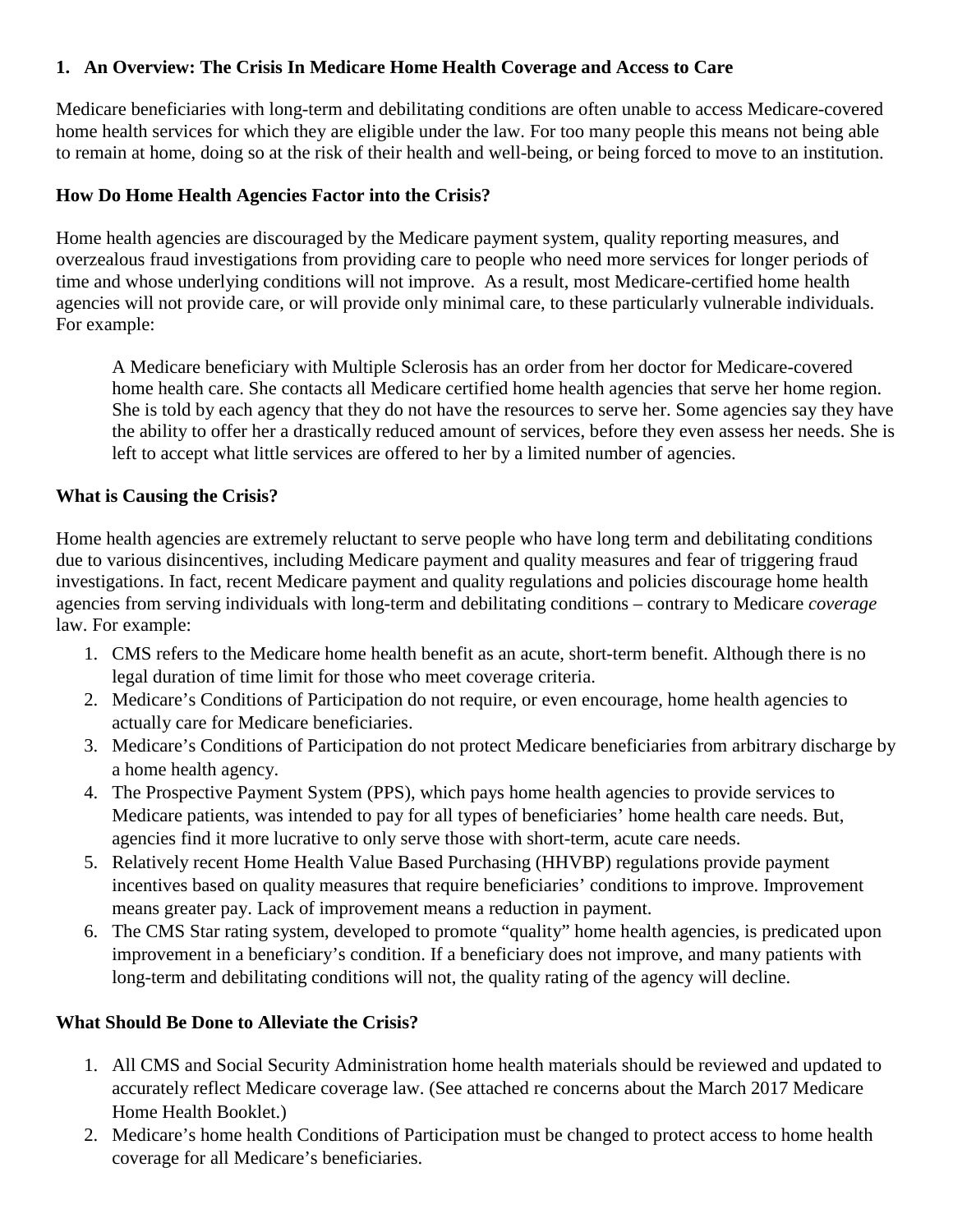- 3. The Conditions of Participation must require Medicare-certified agencies to serve all Medicare patients and to discharge Medicare patients only for specified reasons.
- 4. Medicare-certified agencies must be required to have adequate staffing to provide all Medicare covered services
- 5. Medicare's payment systems and quality incentive programs must not discriminate against patients who will not improve, but who require Medicare-covered home care to maintain their conditions or slow decline.
- 6. Medicare's fraud investigations must not be based on the duration of home health coverage when services are reasonable and necessary. Further, CMS ought to investigate home health agencies that under serve Medicare patients.

### **Change is Needed**

People who advocate and care for Medicare beneficiaries can join with the Center for Medicare Advocacy to help correct this crisis. Go to MedicareAdvocacy.org for more information. Tell your story at<http://www.medicareadvocacy.org/submit-your-home-health-access-story/>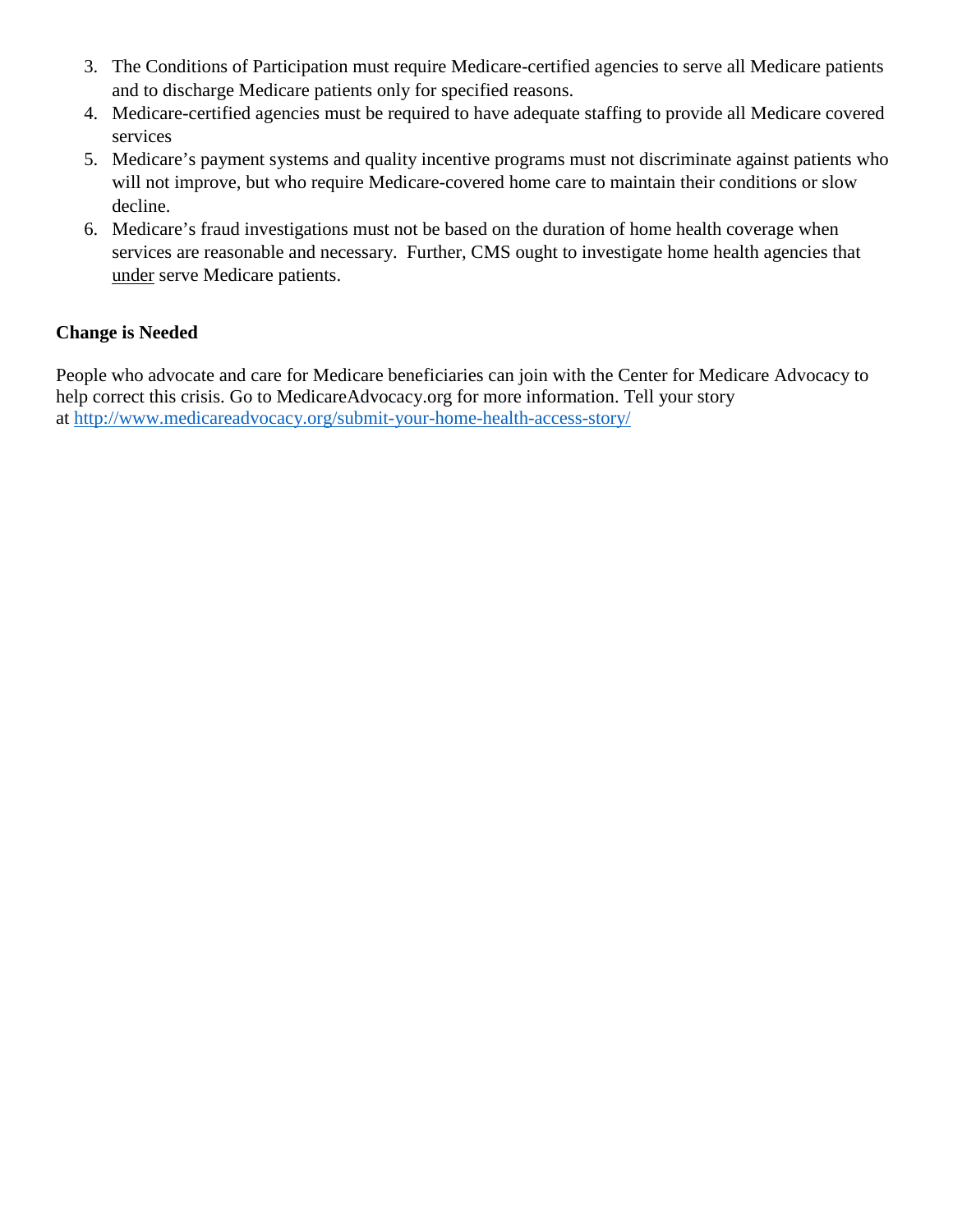### **2. Brief Description of Medicare Home Health Coverage Under the Medicare Act**

Medicare coverage for home health care is available to people who have a normal inability to leave home (aka "homebound") and require skilled nursing and/or therapies. Six disciplines are coverable (Skilled Nursing, Physical Therapy, Occupational Therapy, Speech Language Pathology, Home Health Aide and Medical Social Services). Legally, there are no limitations to the duration or amount of covered services, except that skilled nursing and home health aide services are generally limited to a combined 35 hours per week. The beneficiary must meet certain qualifying criteria to obtain these benefits. Qualifying criteria will be discussed in Part Three of this *CMA Issue Brief Series*.

Medicare home health coverage is often misunderstood and misstated. Thus, we are providing key provisions of the relevant law, regulations and policies to inform home health advocacy and decision-making.

#### **Medicare Home Health Care – Law and Citations**

- **Necessary and reasonable care can be covered so long as coverage criteria are met:** Benefits can continue with no duration of time limit so long as Medicare coverage criteria are met. 42 USC §1861(m); 42 CFR §409.48(a) and (b) Medicare Benefit Policy Manual (MBPM), Chapter 7, §70.1
- **Plan of care requirements must be followed:** The home health agency must be acting upon a plan of care, and a physician certification or recertification, for home health services to be covered. The orders on the plan of care must indicate the type of services to be provided to the patient, both with respect to the professional who will provide them and the nature of the individual services, as well as the frequency of the services. If a range of visits is ordered, the upper limit of the range is considered the specific frequency. Any changes in the plan of care must be signed and dated by a physician. 42 CFR §409.43(b)

MBPM, Chapter 7, §30.2.1, §30.2.2, §30.2.4(B)

- **Intermittent Skilled Nursing:** Nursing that is provided less than daily (seven days per week) or daily, for up to eight hours per day, for periods of 21 days or less (with extensions possible in exceptional circumstances, when the continued need for daily care will end in a predictable period of time.) Nursing and Home Health Aide services combined can be covered up to 28-35 hours per week. 42 USC §1395x(m), 42 USC §1395f(a)(2), 42 USC §1395n(a)(2)(A) 42 CFR §409.42(c)(1) MBPM, Chapter 7, §40 to §40.1.3 Skilled nursing **includes care to maintain an individual's condition or slow decline.** MBPM, Chapter 7, §20.1.2, §40.1, §40.1.1
- **Part-Time Skilled Nursing:** Nursing that is provided less than daily (seven days per week) and less than 8 hours per day. (Nursing can be covered up to 28-35 hours per week combined with Home Health Aide services.) 42 USC §1395x(m), 42 USC §1395f(a)(2), 42 USC §1395n(a)(2)(A) 42 CFR §409.42(c)(1) MBPM, Chapter 7, §40 to §40.3, §50.1, §50.7

**This includes skilled nursing to maintain an individual's condition or slow decline.** MBPM, Chapter 7, §20.1.2, §40.1, §40.1.1

• **Home Health Aides: Personal care services for less than eight hours each day and less than seven days per week (up to 28-35 hours combined with Skilled Nursing services)**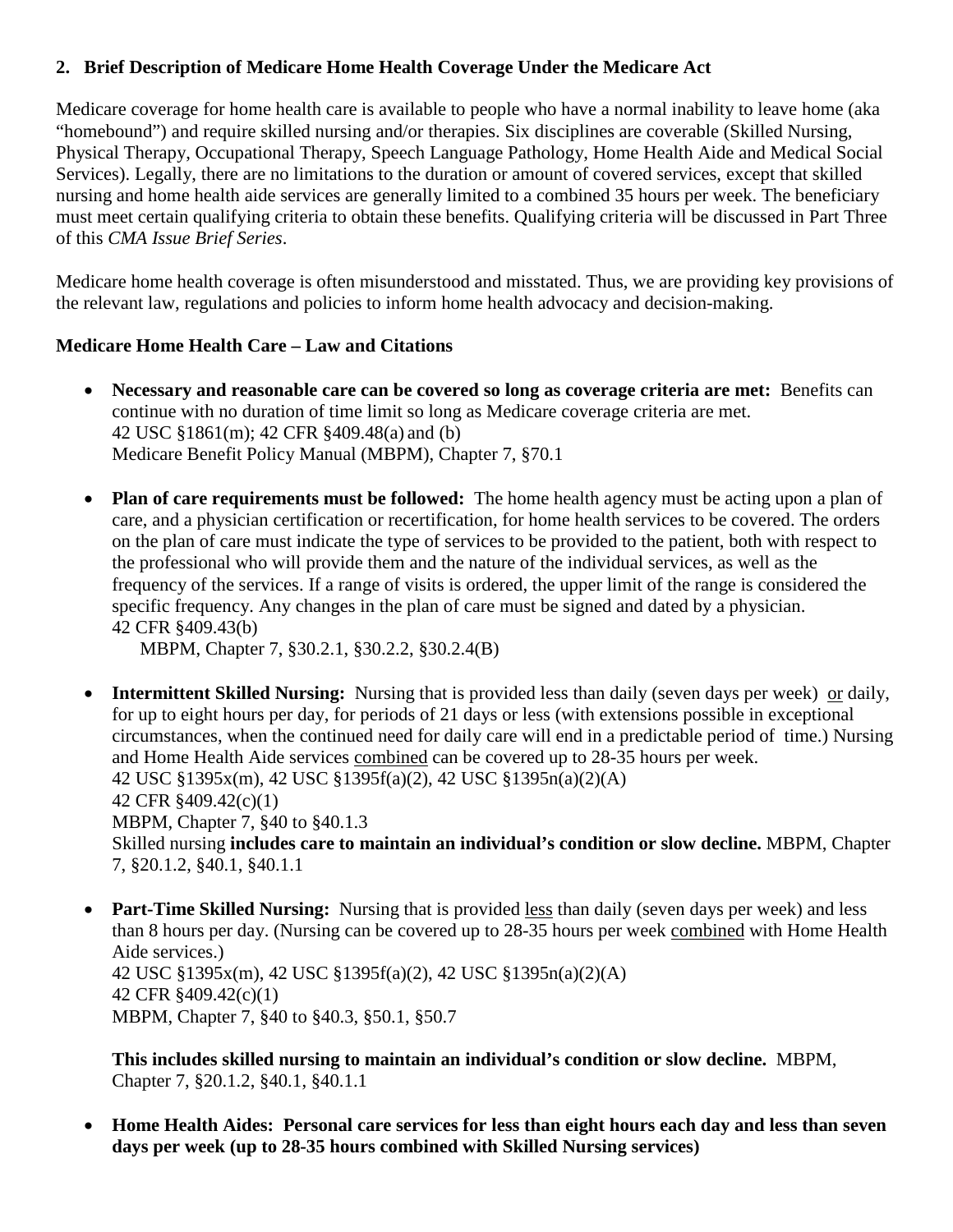42 USC §1395x(m); 42 CFR §409.45(b) MBPM, Chapter 7, §50.1, §50.2

- **Physical Therapy (PT)**: Skilled therapy by or under supervision of a skilled physical therapist 42 USC §1395x(m); 42 CFR §409.42(c)(2) MBPM, Chapter 7, §40.2 to §40.2.2, §50.1 **This includes therapy to maintain an individual's function or slow decline**. MBPM, Chapter 7, §40.2 to §40.2.2E
- **Speech Language Pathology (SLP)** (Also referred to as Speech Therapy (ST))**:** Skilled SLP by or under supervision of a skilled speech language pathologist. 42 USC §1395x(m); 42 CFR §409.42 (c)(4) MBPM, Chapter 7, §40.2, §40.2.1, §40.2.3, §50.1

**This includes services to maintain an individual's condition or slow decline**. MBPM, Chapter 7, §40.2, §40.2.1, §40.2.1(d)(2) and (3)

• **Occupational Therapy (OT):** Skilled OT by or under supervision of a skilled occupational therapist. 42 USC §1395x(m); 42 CFR §409.42(c)(4) and §409.45(d) MBPM, Chapter 7, §40.2, §40.2.1, §40.2.4 to 40.2.4.2, §50.1

**This includes therapy to maintain an individual's condition or slow decline** MBPM, Chapter 7, §40.2, §40.2.1, §40.2.1(d)(2) and (3)

- **Medical Social Services**: To resolve possible social/emotional impediments to effective treatment or rate of recovery**.**  42 USC §1395x(m); 42 CFR §409.45(c) MBPM, Chapter 7, §50.3
- **Medical Supplies:** Items that are essential to enable home health agency personnel to effectively carry out ordered care. 42 USC §1395x(m); 42 CFR §409.45(f) MBPM, Chapter 7, §50.4.1, §50.4.1.1, §50.4.1.2, §50.4.1.3
- **Durable Medical Equipment (DME):** As in other situations, DME furnished by a home health agency is subject to a 20% coinsurance. 42 USC §1395x(m); 42 CFR §409.45(e) MBPM, Chapter 7, §50.4.2
- **Services Included in the Physician's Plan of Care But Not Available from the Home Health Agency:** Home health agencies that are not able to provide all the Medicare-coverable care included in the patient's Plan of Care, are required to make arrangements with other providers to provide the care. MBPM, Chapter 7, §10.11, §40
- **Improvement is Not Required to Qualify for Coverage**

"Coverage of skilled nursing care or therapy to perform a maintenance program does not turn on the presence or absence of a patient's potential for improvement from the nursing care or therapy, but rather on the patient's need for skilled care. Skilled care may be necessary to improve a patient's condition, to maintain the patient's condition, or to prevent or slow deterioration of the patient's condition. MBPM, Chapter 7, §20.1.2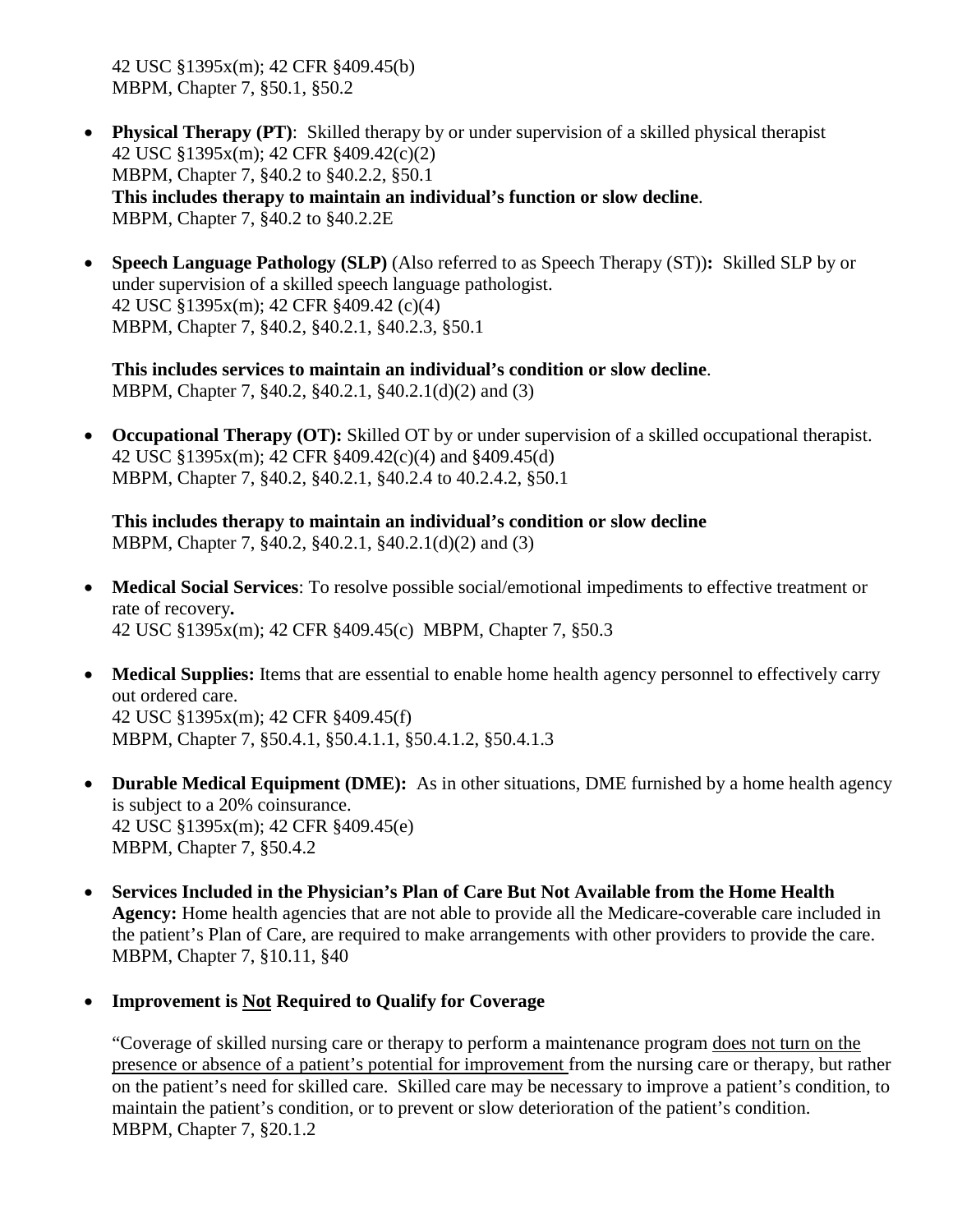"Skilled nursing services are covered where such skilled nursing services are necessary to maintain the patient's current condition or prevent or slow further deterioration so long as the beneficiary requires skilled care for the services to be safely and effectively provided..." MBPM, Chapter 7, §40.1.1 **See,** *Jimmo v. Sebelius***, No. 11-cv-17 (D. VT., 2013, 2016).** 

• **Comply with the Medicare Conditions of Participation or be subject to sanctions or termination from Medicare:** The Centers for Medicare & Medicaid Services (CMS) may sanction or terminate a HHA when a survey reveals that the HHA has been noncompliant with one or more Conditions of Participation.

42 USC §1395bbb(e); 42 CFR §488.810(b)

(Note: Surveys are to be conducted periodically, following changes in HHA information, or when a significant number of complaints against an HHA are reported to CMS, the State, or any other appropriate federal, state, or local agency. 42 USC §1395bbb(c)(2)(A) and (B); 42 CFR §488.730)

- **Administer drugs and treatments only as the physician has ordered.** 42 CFR §484.18(c)
- **Not discriminate against an individual due to his/her Medicare status.** 42 CFR §489.53(a)(2)

**Individuals who meet Medicare Home Health Criteria Have a Right To:**

• **Be fully informed of care and treatment:** Individuals have the right to be fully informed in advance of care and treatment, changes to care and treatment, and to participate in planning or changes of care and treatment.

42 USC §1395bbb(a)(1)(A); 42 CFR §484.10(c)

• **Be fully informed of Medicare coverage and payment:** Individuals have the right to be fully informed of items and services furnished under Medicare and of the coverage for such items and services.

42 USC §1395bbb(a)(1)(E); 42 CFR §484.10(e)

• **Voice grievances against the home health agency (HHA) regarding treatment or care:** Individuals may voice grievances for treatment or care that is (or fails to be) furnished. 42 USC  $\S1395bbb(a)(1)(B)$ ; 42 CFR §484.10(b)(4)

#### **Conclusion**

The Medicare home health benefit is often misunderstood and misrepresented, including by the Centers for Medicare & Medicaid Services (CMS) and home health care providers. This misinformation exacerbates the crisis in access to coverage. Beneficiaries and their advocates should know what is actually available under the Medicare law in order to fully advocate for themselves and others.

Future topics in this *CMA Issue Brief Series* will examine how misinformation is one of the key reasons beneficiaries are losing access to their lawful benefits, and to necessary care.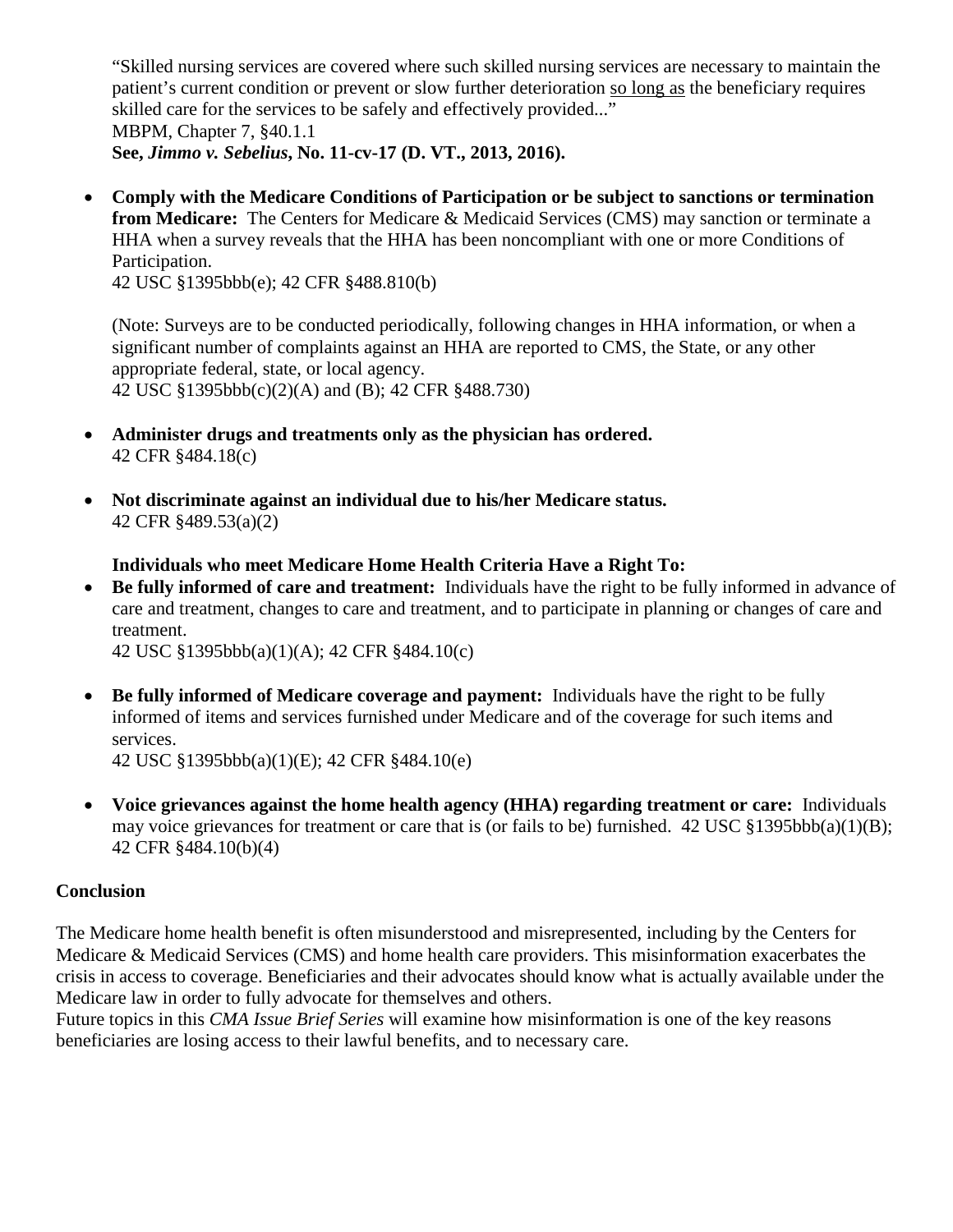#### **3. Medicare Home Health Coverage Should Be Based on the Need for Skilled Care – Improvement Is Not Required**

Medicare recognizes the need for skilled care and related services for chronic and long-term conditions to maintain an individual's condition. For home care to be covered, the beneficiary must meet the basic qualifying criteria and require skilled services, which may be designed to:

- Maintain the status of an individual's condition; *or*
- Slow or prevent the deterioration of a condition; *or*
- Improve the individual's condition

Skilled care is care which must be provided by, or under the supervision of, a qualified professional to be safe and effective. (Qualified professional includes nurses, physical or occupational therapists or speech language pathologists.)

#### **The Law**

**By law, Medicare decisions should be based on whether the patient needs skilled care, whether to maintain or improve the individual's condition,** and meets the other qualifying criteria for home health coverage. For example, the beneficiary must be confined to home – often known as "homebound" – and have a doctor's Plan of Care for home care, to be provided by a Medicare-certified home health agency.

• **Note**: "Homebound" does **not** mean bedbound, or that one can never leave home. Rather, it means the individual has a normal inability to leave home, or cannot leave without a taxing effort or assistance, or leaving alone is contra-indicated (for example, the individual has dementia). Individuals can leave home for medical appointments, religious services, adult day care, and occasional outings and still meet the homebound definition.

**Medicare should be equally available whether the skilled care is to maintain or to improve the patient's underlying condition.** Long-standing federal regulation included this coverage rule, but it was undercut by unfair denials and policies for decades. Only recently, as result of the Center for Medicare Advocacy's *[Jimmo](http://www.medicareadvocacy.org/medicare-info/improvement-standard/) [v. Sebelius](http://www.medicareadvocacy.org/medicare-info/improvement-standard/)* lawsuit, has CMS acknowledged, and started to educate Medicare stakeholders, that "improvement" is not necessary for Medicare coverage.

"Restoration potential is not the deciding factor in determining whether skilled care is required. Even if full recovery or medical improvement is not possible, a patient may need skilled services to prevent further deterioration or preserve current capabilities."

• 42 C.F.R.  $\frac{1}{2}$  409.32(c)

The settlement reached in *Jimmo v. Sebelius* resulted in CMS revising its Medicare policy manuals to properly reflect the law. New language was added to the Medicare home health manual to clarify that skilled maintenance nursing and therapies are covered, including the following:

"… Coverage of skilled nursing care or therapy to perform a maintenance program does not turn on the presences or absence of a patient's potential for improvement from the nursing care or therapy, but rather on the patient's need for skilled care. Skilled care may be necessary to improve a patient's current condition, to maintain the patient's current condition, to prevent or slow further deterioration of the patient's condition."

• Medicare Benefit Policy Manual (MBPM), Chapter 7, 20.1.2 (Home Health)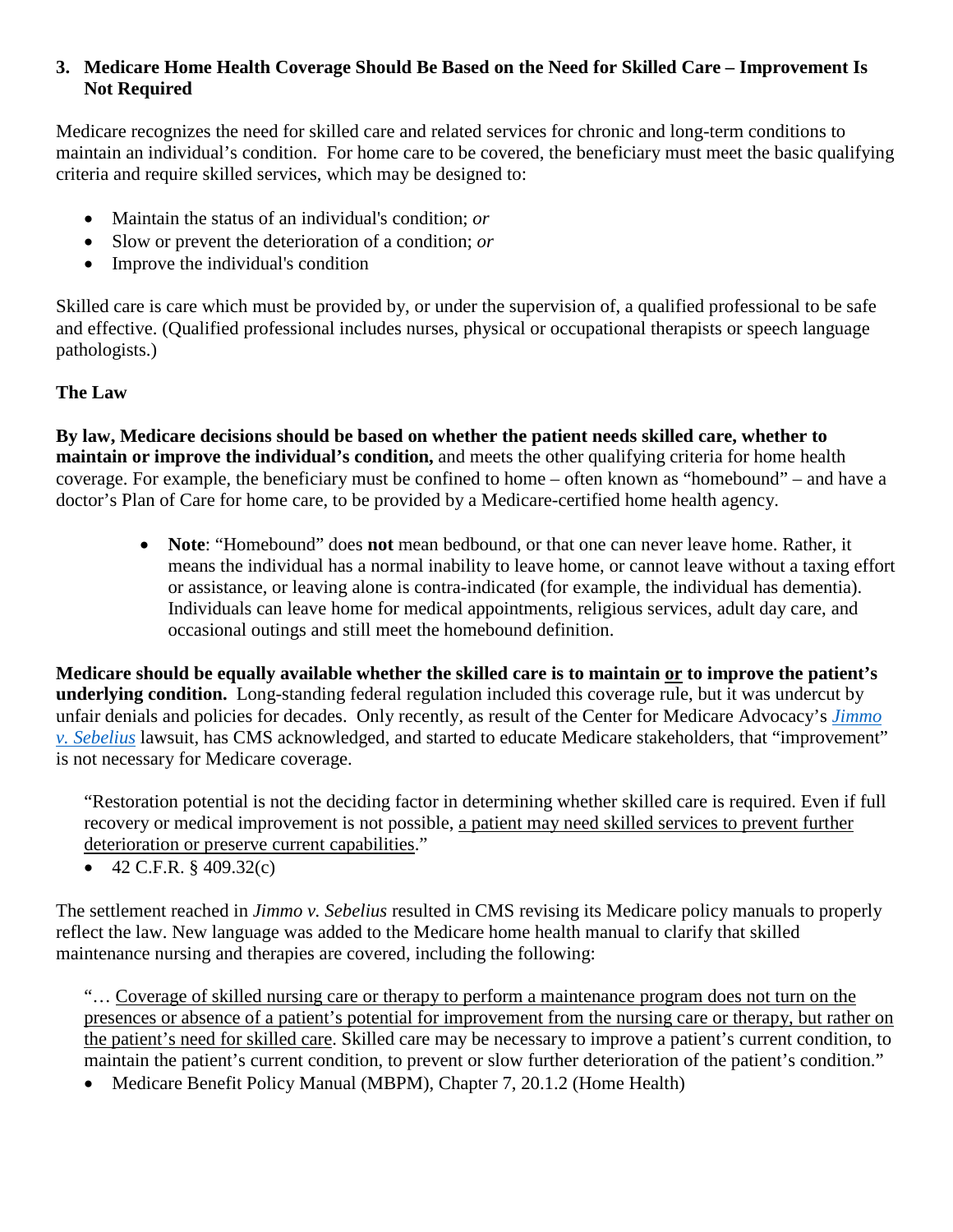"… Skilled Nursing services are covered where such skilled nursing services are necessary to maintain the patient's current condition or prevent or slow further deterioration so long as the beneficiary requires skilled care for the services to be safely and effectively provided. …"

• Medicare Beneficiary Policy Manual (MBPM), Ch. 7, 40.1.1

"Maintenance Therapy - Where services that are required to maintain the patient's current function or to prevent or slow further deterioration are of such complexity and sophistication that the skills of a qualified therapist are required to perform the procedure safely and effectively, the services would be covered physical therapy services. …"

• Medicare Beneficiary Policy Manual (MBPM, Ch. 7, 40.2.2.E)

### *Emphasis added*

### **Conclusion**

In summary, Medicare should never use "rules of thumb" such as an illegal Improvement Standard to deny coverage. Rather,"[a] determination of whether skilled nursing care is reasonable and necessary must be based solely upon the beneficiary's unique condition and individual needs, without regard to whether the illness or injury is acute, chronic, terminal, or expected to last a long time." 42 CFR §409.44(b)(3)(iii)

Medicare, including Medicare Advantage plans, should look at the individual's total, overall condition as set forth in the medical record to determine if skilled care is needed and coverage standards are met. Medicare coverage should not be denied simply because an individual's condition is chronic or expected to last a long time. "Restoration potential" is not necessary – skilled care to maintain an individual's condition **can** be ordered.

Regrettably, we know people with long-term conditions still face unfair barriers to Medicare and necessary home care. If coverage appears to be denied because an individual's condition is long-standing and skilled care is needed to maintain function or slow decline, contact the Center for Medicare Advocacy at [improvement@MedicareAdvocacy.org.](mailto:improvement@MedicareAdvocacy.org)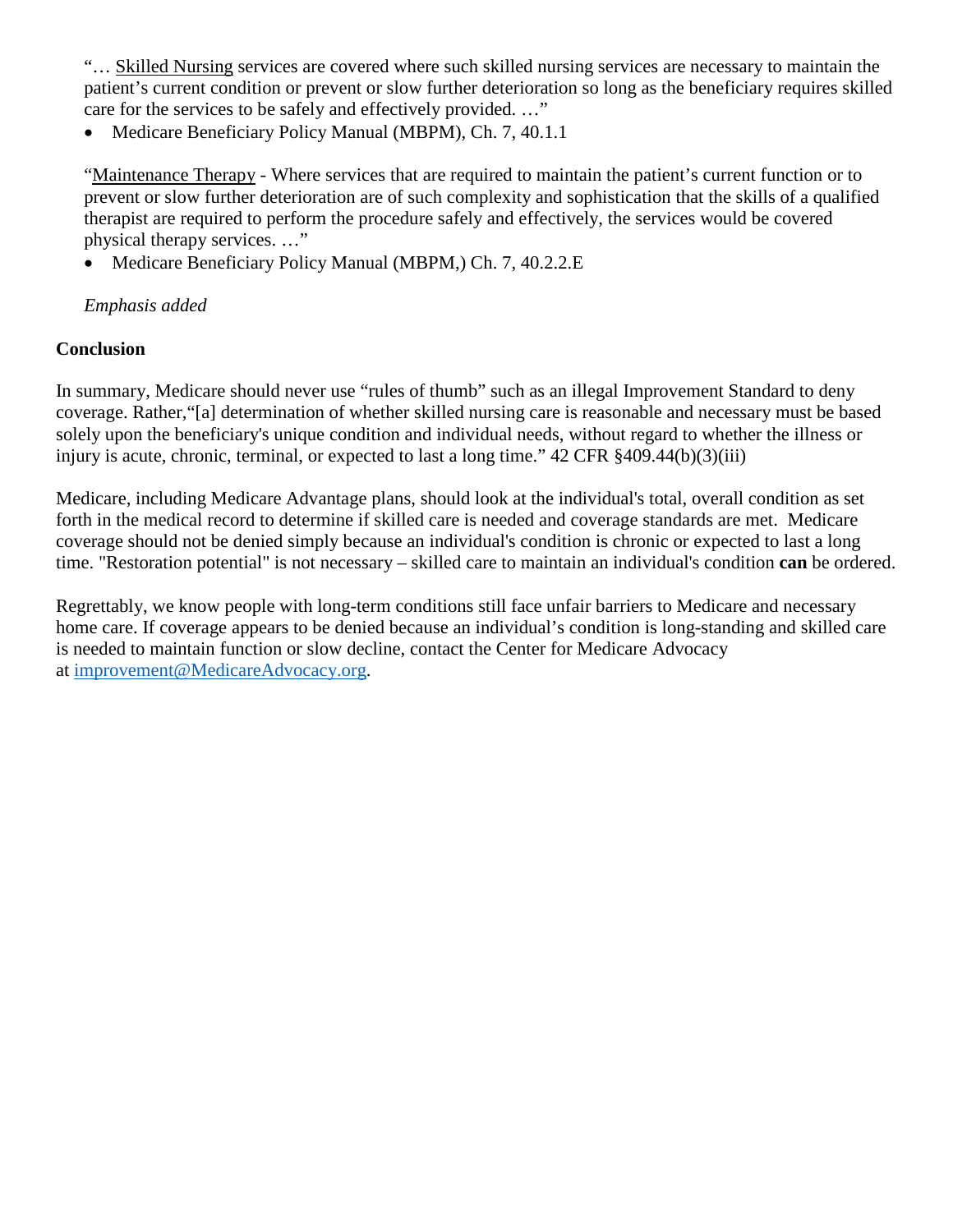### **4. Misleading and Inaccurate CMS Medicare Home Health Publications**

Summary: Medicare home health coverage law is clear.<sup>[1](#page-12-0)</sup> While the application of individual case facts to law is always open to interpretation, Medicare home health coverage law is not overly complicated. But the Centers for Medicare & Medicaid Services (CMS), the agency responsible for administering Medicare, continues to publish and communicate misleading and inaccurate statements about Medicare home health coverage. In turn, these actions by CMS perpetuate misinformation and confusion about home health coverage laws with the following:

- Medicare contractors who are responsible for payment of Medicare claims;
- Medicare certified home health agencies that deliver home health care services; and
- Beneficiaries who need accurate information about the benefits they may qualify for under law.

In Part 4 of our Medicare home health *Issue Brief Series*, CMA discusses the definition of home health aide services, and statements made by CMS that miscommunicate coverage.

# **I. Home Health Aide Coverage Defined (Includes, But is More Than Bathing!)**

### **A. 42 CFR §409.45(b) defines Home Health Aide Services as follows:**

Home health aide services. To be [covered,](https://www.law.cornell.edu/definitions/index.php?width=840&height=800&iframe=true&def_id=d4e32fb48da2cffd3db18cab88557639&term_occur=3&term_src=Title:42:Chapter:IV:Subchapter:B:Part:409:Subpart:E:409.45) home health aide services must meet each of the following requirements:

(1) The reason for the visits by the home health aide must be to provide **hands-on personal care** to the [beneficiary](https://www.law.cornell.edu/definitions/index.php?width=840&height=800&iframe=true&def_id=cc67cafd81a7295c7d81b714c2f651dd&term_occur=5&term_src=Title:42:Chapter:IV:Subchapter:B:Part:409:Subpart:E:409.45) or services that are needed to maintain the [beneficiary's](https://www.law.cornell.edu/definitions/index.php?width=840&height=800&iframe=true&def_id=cc67cafd81a7295c7d81b714c2f651dd&term_occur=7&term_src=Title:42:Chapter:IV:Subchapter:B:Part:409:Subpart:E:409.45) health or to facilitate treatment of the [beneficiary's](https://www.law.cornell.edu/definitions/index.php?width=840&height=800&iframe=true&def_id=cc67cafd81a7295c7d81b714c2f651dd&term_occur=8&term_src=Title:42:Chapter:IV:Subchapter:B:Part:409:Subpart:E:409.45) illness or injury. The physician's order must indicate the frequency of the home health aide services required by the [beneficiary.](https://www.law.cornell.edu/definitions/index.php?width=840&height=800&iframe=true&def_id=cc67cafd81a7295c7d81b714c2f651dd&term_occur=6&term_src=Title:42:Chapter:IV:Subchapter:B:Part:409:Subpart:E:409.45) These services may include but are not limited to:

(i) [Personal care services](https://www.law.cornell.edu/definitions/index.php?width=840&height=800&iframe=true&def_id=53d0d0a140476d3ae7152110fa6703ae&term_occur=1&term_src=Title:42:Chapter:IV:Subchapter:B:Part:409:Subpart:E:409.45) such as bathing, dressing, grooming, caring for hair, nail and oral hygiene that are needed to facilitate treatment or to prevent deterioration of the [beneficiary's](https://www.law.cornell.edu/definitions/index.php?width=840&height=800&iframe=true&def_id=cc67cafd81a7295c7d81b714c2f651dd&term_occur=10&term_src=Title:42:Chapter:IV:Subchapter:B:Part:409:Subpart:E:409.45) health, changing the bed linens of an incontinent [beneficiary,](https://www.law.cornell.edu/definitions/index.php?width=840&height=800&iframe=true&def_id=cc67cafd81a7295c7d81b714c2f651dd&term_occur=9&term_src=Title:42:Chapter:IV:Subchapter:B:Part:409:Subpart:E:409.45) shaving, deodorant application, skin care with lotions and/or powder, foot care, ear care, feeding, assistance with elimination (including enemas unless the skills of a licensed nurse are required due to the [beneficiary'](https://www.law.cornell.edu/definitions/index.php?width=840&height=800&iframe=true&def_id=cc67cafd81a7295c7d81b714c2f651dd&term_occur=11&term_src=Title:42:Chapter:IV:Subchapter:B:Part:409:Subpart:E:409.45)s condition, routine catheter care, and routine colostomy care), assistance with ambulation, changing position in bed, and assistance with transfers.

(ii) Simple dressing changes that do not require the skills of a licensed nurse.

(iii) Assistance with medications that are ordinarily self-administered and that do not require the skills of a licensed nurse to be provided safely and effectively.

(iv) Assistance with activities that are directly supportive of skilled therapy services but do not require the skills of a therapist to be safely and effectively performed, such as routine maintenance exercises and repetitive practice of functional communication skills to support speech-language pathology services.

(v) Routine care of prosthetic and orthotic devices.

(2) The services to be provided by the home health aide must be -

(i) Ordered by a physician in the plan of care; and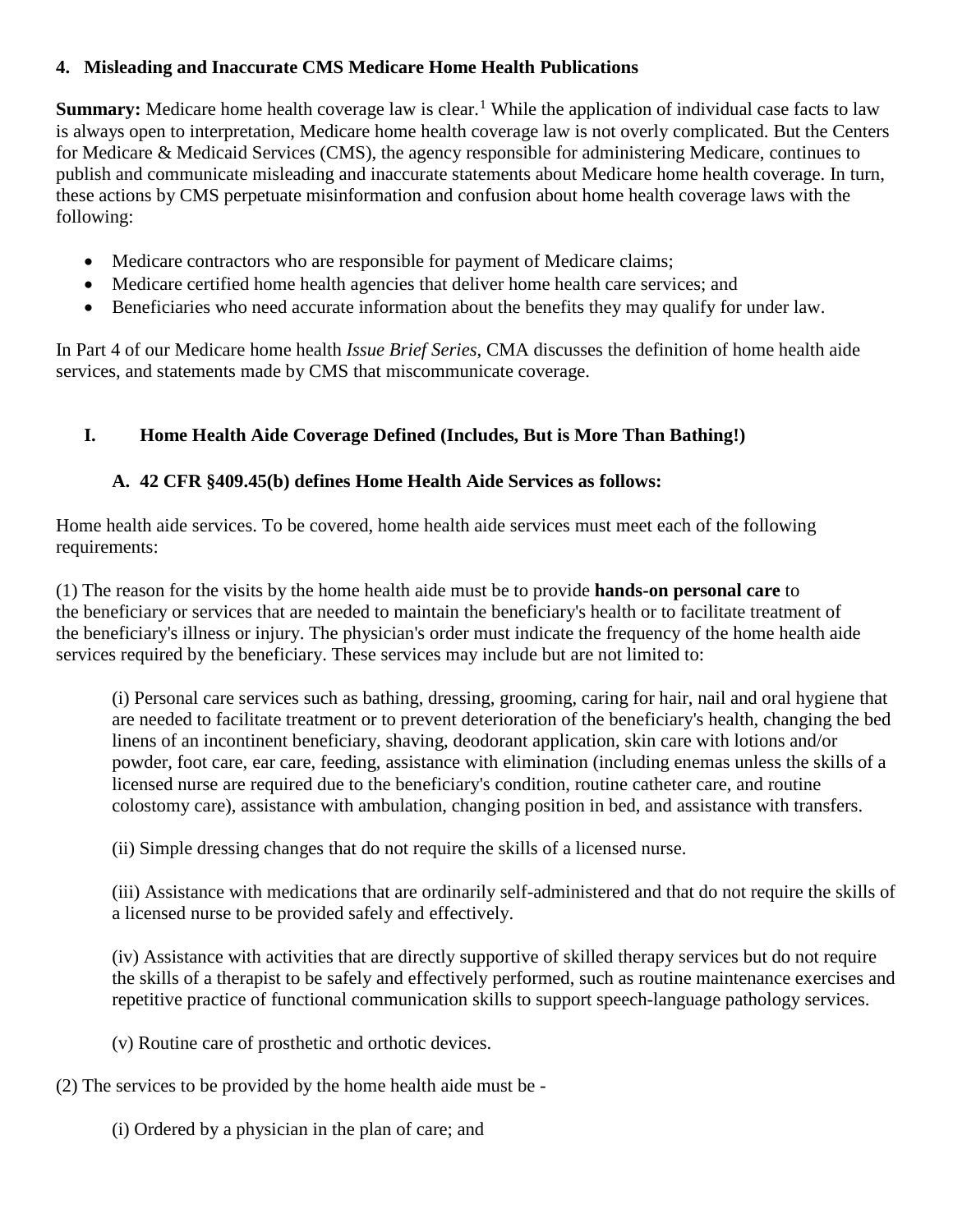(ii) Provided by the home health aide on a part-time or intermittent basis.

(3) The services provided by the home health aide must be reasonable and necessary. To be considered reasonable and necessary, the services must -

(i) Meet the requirement for home health aide services in paragraph  $(b)(1)$  of this section;

(ii) Be of a type the [beneficiary](https://www.law.cornell.edu/definitions/index.php?width=840&height=800&iframe=true&def_id=cc67cafd81a7295c7d81b714c2f651dd&term_occur=12&term_src=Title:42:Chapter:IV:Subchapter:B:Part:409:Subpart:E:409.45) cannot perform for himself or herself; and

(iii) Be of a type that there is no able or willing caregiver to provide, or, if there is a potential caregiver, the [beneficiary](https://www.law.cornell.edu/definitions/index.php?width=840&height=800&iframe=true&def_id=cc67cafd81a7295c7d81b714c2f651dd&term_occur=13&term_src=Title:42:Chapter:IV:Subchapter:B:Part:409:Subpart:E:409.45) is unwilling to [use](https://www.law.cornell.edu/definitions/index.php?width=840&height=800&iframe=true&def_id=244883d59939edddd507a8e1c7322149&term_occur=1&term_src=Title:42:Chapter:IV:Subchapter:B:Part:409:Subpart:E:409.45) the services of that [individual.](https://www.law.cornell.edu/definitions/index.php?width=840&height=800&iframe=true&def_id=cf32282993edaebe17a2b351c5dac761&term_occur=1&term_src=Title:42:Chapter:IV:Subchapter:B:Part:409:Subpart:E:409.45)

(4) The home health aide also may perform services incidental to a visit that was for the provision of care as described in paragraphs (b)(3)(i) through (iii) of this section. For example, these incidental services may include changing bed linens, personal laundry, or preparing a light meal.

### **B. Medicare Benefit Policy Manual, Chapter 7, Section 40 - Covered Services Under a Qualifying Home Health Plan of Care (Rev. 1, 10-01-03) A3-3118, HHA-205, Allows Medicare Coverage of Home Health Aide as Follows:**

Section 1861(m) of the Act governs the Medicare home health services that may be provided to eligible beneficiaries by or under arrangements made by a participating home health agency (HHA). Section 1861(m) describes home health services as.......

........*The term "part-time or intermittent" for purposes of coverage under §1861(m) of the Act means skilled nursing and home health aide services furnished any number of days per week as long as they are furnished (combined) less than 8 hours each day and 28 or fewer hours each week (or, subject to review on a case-by-case basis as to the need for care, less than 8 hours each day and 35 or fewer hours per week). See §50.7.*

For any home health services to be covered by Medicare, the patient must meet the qualifying criteria as specified in §30, including having a need for skilled nursing care on an intermittent basis, physical therapy, speech-language pathology services, or a continuing need for occupational therapy as defined in this section.

# **III. Myths & Facts: CMS Provides Incorrect and Misleading Coverage Myths on Medicare.gov, the Social Security Program Operating Manual System (POMS)("owned" by Medicare, per Social Security); and the newly published 2017 Medicare & Home Health Care Handbook.**

Medicare coverage law specifically includes hands-on personal care by a home health aide. Why then does CMS perpetuate the following myths of non-coverage?

# **A. Myths on Medicare.gov:**

**1. MYTH: Home health aides typically provide help with basic tasks such as bathing, using the bathroom, and dressing and are not usually covered by Medicare.** 

> From: Ask Medicare, Questions and Answers About Medicare for Caregivers<https://www.medicare.gov/files/ask-medicare-questions-and-answers.pdf>

**FACT:** These are the very tasks that usually ARE covered by Medicare. **42 CFR §409.45(b).**

# **2. MYTH: Medicare doesn't pay for personal care.**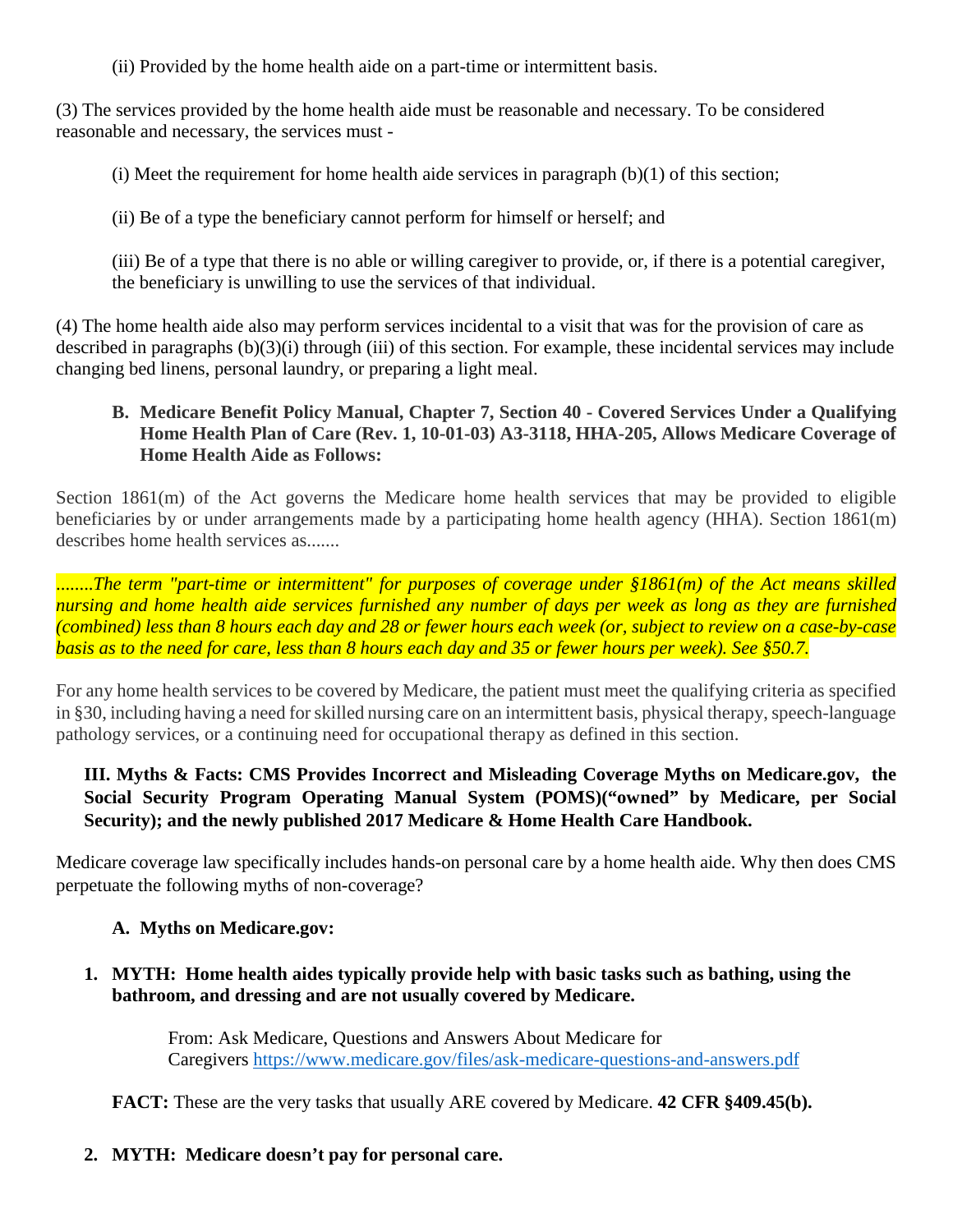From: Your Medicare Coverage [https://www.medicare.gov/coverage/home-health](https://www.medicare.gov/coverage/home-health-services.html#2778)[services.html#2778](https://www.medicare.gov/coverage/home-health-services.html#2778) Personal care is defined in subtext as "care given by home health aides, like bathing, dressing and using the bathroom, when this is the only care you need." (Note – true but misleading and difficult to find)

**FACT:** Medicare DOES pay for personal hands-on care. **42 CFR §409.45(b).**

**3. MYTH: Home health agencies are required to give you an ABN (Advanced Beneficiary Notice) before you get any items or services that Medicare may not pay for because of any of these reasons…custodial care (Note: subtext goes on to define custodial care as personal care).**

> What if the home health agency is reducing or stopping my services? [https://www.medicare.gov/claims-and-appeals/medicare-rights/hhccn/home-health](https://www.medicare.gov/claims-and-appeals/medicare-rights/hhccn/home-health-change-of-care-notice.html)[change-of-care-notice.html](https://www.medicare.gov/claims-and-appeals/medicare-rights/hhccn/home-health-change-of-care-notice.html) Custodial care is defined in subtext as "non-skilled personal care like help with activities of daily living like bathing, dressing, eating, getting in or out of a bed or chair, moving around, and using the bathroom. It may also include the kind of health-related care that most people do themselves, like using eye drops. In most cases Medicare doesn't pay for custodial care."

**FACT:** Medicare DOES pay for these types of personal hands-on care as dependent services when a beneficiary is also receiving skilled services. **42 CFR §409.45(a) and (b).**

#### **4. MYTH: The goal of home health care is to treat an illness or injury. Home health care helps you get better, regain your independence, and become as self-sufficient as possible.**

What's Home Health Care? [https://www.medicare.gov/what-medicare-covers/home-health](https://www.medicare.gov/what-medicare-covers/home-health-care/home-health-care-what-is-it-what-to-expect.html)[care/home-health-care-what-is-it-what-to-expect.html](https://www.medicare.gov/what-medicare-covers/home-health-care/home-health-care-what-is-it-what-to-expect.html)

**FACT:** This is an incomplete and misleading statement. Sometimes a person has an illness or an injury and they will NOT get better, but they need skilled and unskilled services to help them maintain as much function as possible and prevent or slow deterioration. **MBPM, Chapter 7, §20.1.2, §40.1, §40.1.1 (Nursing); MBPM, Chapter 7, §40.2 to §40.2.2E (Physical Therapy); MBPM, Chapter 7, §40.2, §40.2.1, §40.2.1(d)(2) and (3) (Speech Language Pathology); MBPM, Chapter 7, §40.2, §40.2.1, §40.2.1(d)(2) and (3) (Occupational Therapy).**

#### **B. Myths on the Social Security Program Operating Manual System**

#### **5. MYTH (highlighted in yellow) from the Social Security Program Operating Manual System (POMS) HI 00601.400 Services of a Home Health Aide (MYTH is highlighted in yellow)**

…Personal care duties which may be performed by a home health aide include assistance in the activities of daily living, e.g., helping the patient to bathe, to get in and out of bed, to care for his hair and teeth, to exercise, and to take medications specifically ordered by a physician which are ordinarily self-administered, and retraining the patient in necessary self-help skills. Covered home health aide services usually last 1-3 hours per visit and generally are provided 2 or 3 times a week.

While the primary need of the patient for home health aide services furnished in the course of a particular visit may be for personal care services furnished by the aide, the home health aide may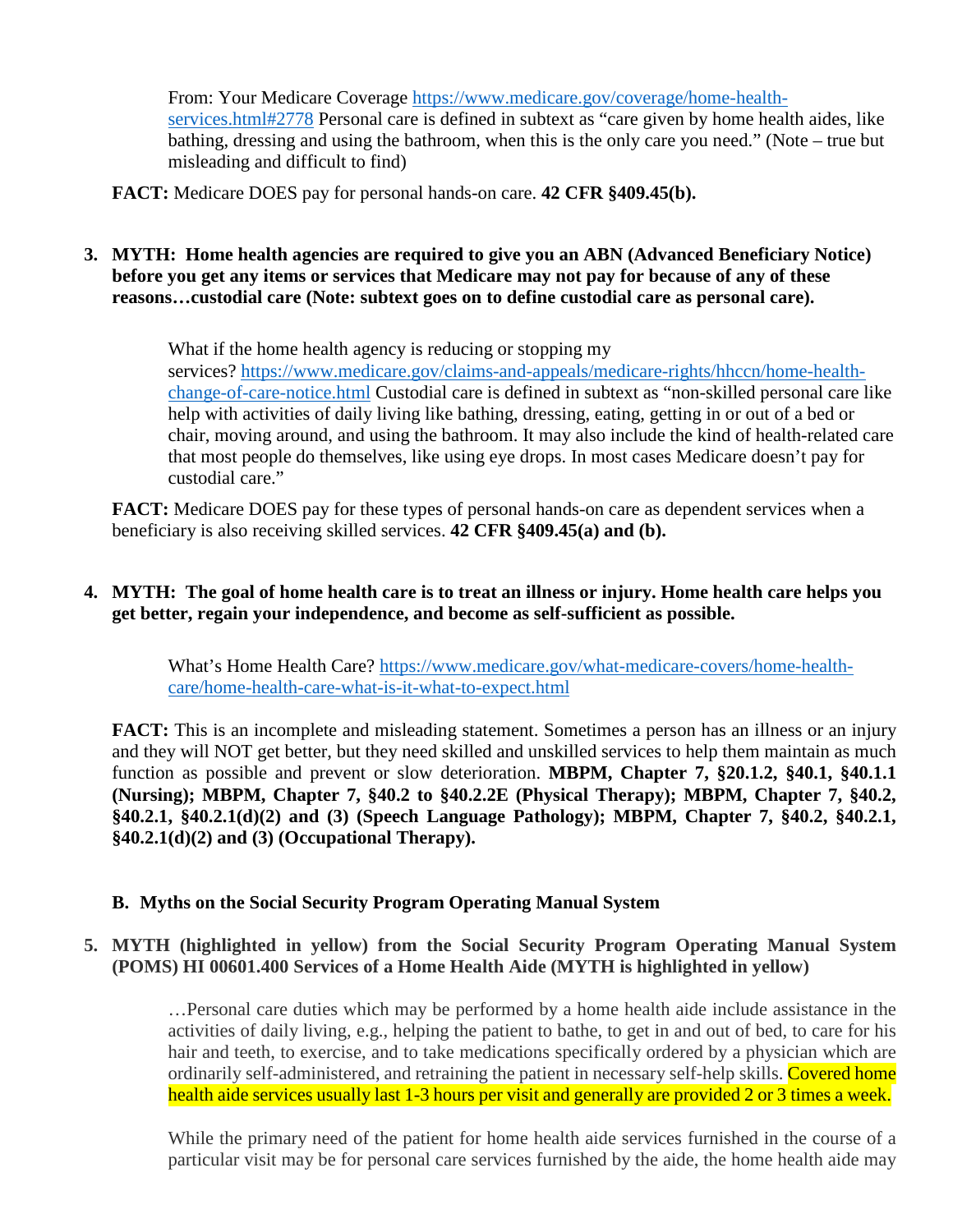also perform certain household services which are designated to the home health aide in order to prevent or postpone the patient's institutionalization.

These services may include keeping a safe environment in areas of the home used by the patient, e.g., changing the bed, light cleaning, rearrangements to assure that the beneficiary can safely reach necessary supplies of medication, laundering essential to the comfort and cleanliness of the patient, etc., seeing to it that the nutritional needs (which may include the purchase of food and assistance in the preparation of meals) of the patient are met, and washing utensils used in the course of the visit. If these household services are incidental and do not substantially increase the time spent by the home health aide, the cost of the entire visit would be reimbursable.

**FACT:** Medicare home health aides may be covered for personal care services for less than eight hours each day and less than seven days per week (up to 28-35 hours combined with Skilled Nursing services). **42 USC §1395x(m); 42 CFR §409.45(b); MBPM, Chapter 7, §50.1, §50.2**

#### **6. MYTH (highlighted in yellow) from the Social Security Program Operating Manual System (POMS) HI 00601.440 Part Time or Intermittent Services**

Part-time or intermittent services of professional personnel and home health aides is usually service for a few hours a day several times a week. Occasionally, more service; i.e., eight hours, may be provided for a limited period when the physician recommends and, when because of unusual circumstances, neither the alternative of part-time care nor institutionalization is feasible. Services of professional staff usually are provided less frequently and for shorter periods of time than are the services of home health aides. For physical, speech, and occupational therapists and medical social workers, visit ordinarily should not exceed one hour.

Home health aide visits usually last 1-3 hours a day and generally are provided 2 or 3 times a week.

For the very few ill patients who need extensive personal care services in addition to skilled services, Medicare will pay for part-time medically reasonable and necessary aide services 7 days a week for a short period of time (2-3 weeks). There may also be a few cases involving *unusual* circumstances where a patient's personal care needs extend beyond 3 weeks. For example, the patient's condition is terminal; he or she has suffered a relapse which, while requiring more intensive care, either does not necessitate institutionalization or institutionalization cannot immediately be arranged.

**FACT:** This Myth incorrectly confuses the law of daily care for 21 days with the law of ongoing intermittent personal hands on care as a service that is dependent upon a beneficiary receiving skilled services with no time limit duration. **42 USC §1395x(m), 42 USC §1395f(a)(2), 42 USC §1395n(a)(2)(A); 42 CFR §409.42(c)(1); MBPM, Chapter 7, §40 to §40.1.3**

#### **C. Myths in the 2017 CMS Medicare & Home Health Care Handbook**

Unfortunately, the 2017 revised handbook on Medicare Home Health Care perpetuates the myths as described above on Medicare.gov and in the POMS

**FACT:** CMA has proposed corrections to CMS to clarify home health care benefits in the new handbook. Those corrections may be seen at [http://www.medicareadvocacy.org/wp-content/uploads/2017/06/CMA-](http://www.medicareadvocacy.org/wp-content/uploads/2017/06/CMA-Corrections-to-CMS-HH-Info.pdf)[Corrections-to-CMS-HH-Info.pdf.](http://www.medicareadvocacy.org/wp-content/uploads/2017/06/CMA-Corrections-to-CMS-HH-Info.pdf)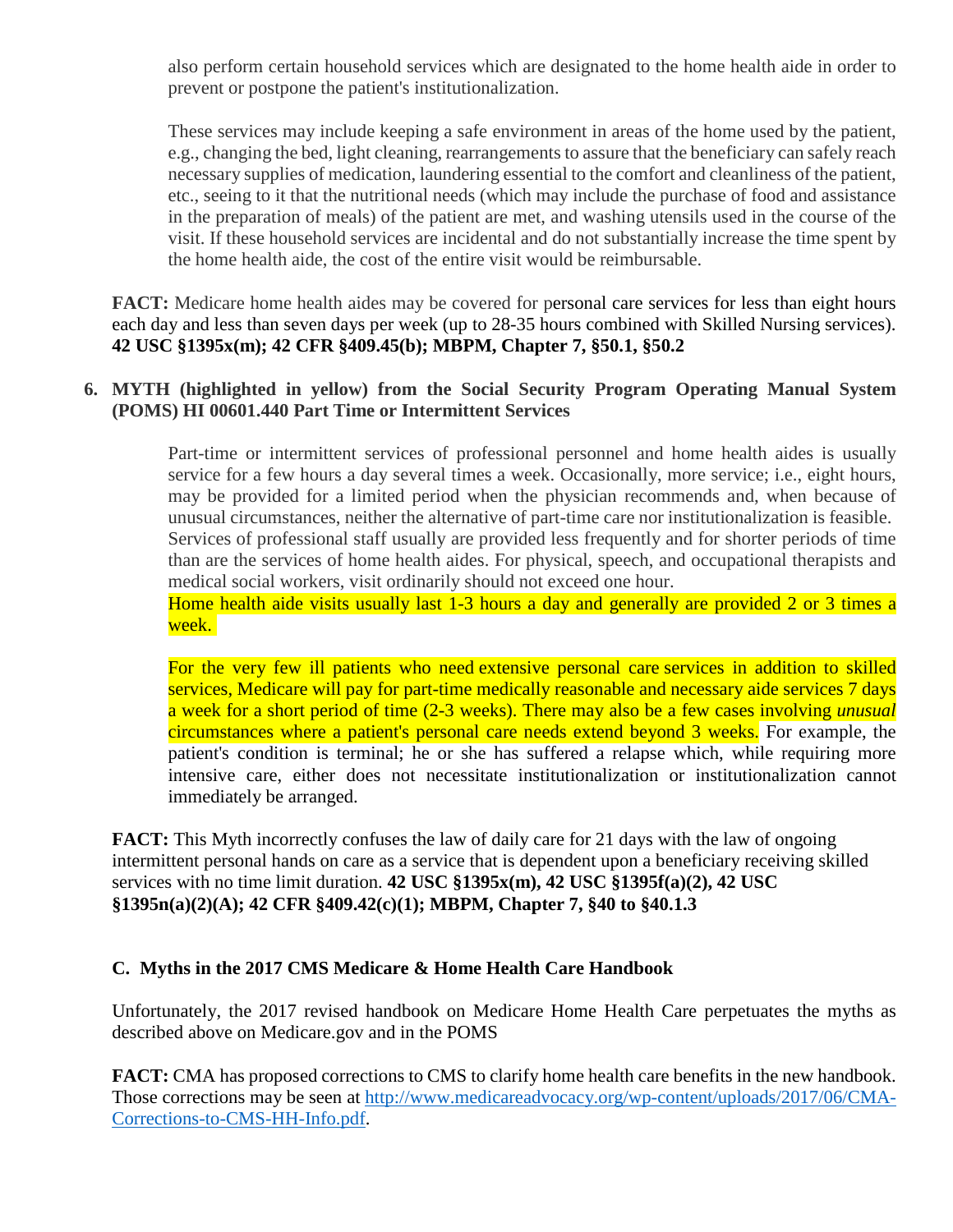#### **Conclusion**

The Medicare Home Health coverage law is clear. Medicare beneficiaries have a right to know what benefits the law allows and how to qualify for those benefits. CMS should correct its misleading and inaccurate publicized statements to assist Medicare payment contractors, home health agencies, and beneficiaries understand the legally authorized Medicare home health coverage.

<span id="page-12-0"></span> $142$  U.S.C. 1861(m)

 $\overline{\phantom{a}}$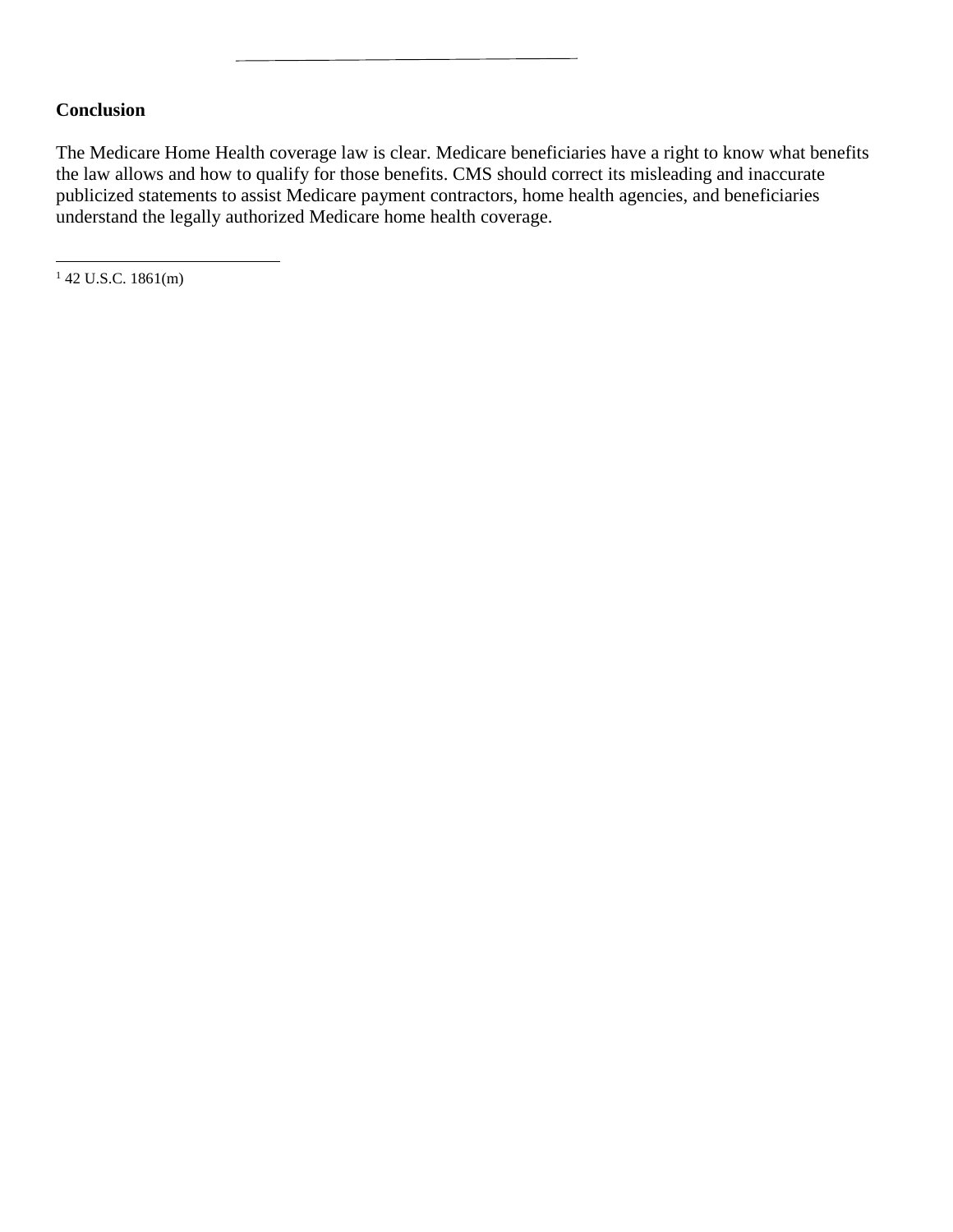# **5. The Home Care Crisis: An Elder Justice Issue[1](#page-14-0)**

CMS rules and policies are resulting in neglected care and endangered safety for some Medicare beneficiaries. While Medicare home health coverage laws apply equally to all individuals, equitable application of coverage laws has been impeded by administrative payment rules and quality measure incentives that favor beneficiaries who have short-term care needs and disfavor those with long-term, chronic care needs.

The National Academies of Sciences includes in the definition of elder abuse, "intentional actions that cause harm or create a serious risk of harm (whether or not harm is intended) to a vulnerable elder...this includes failure...to satisfy the elder's basic needs or to protect the elder from harm."<sup>[2](#page-14-1)</sup>

Elder abuse involves "deprivation of services deemed necessary for maintenance of physical and mental health. Elder neglect is sometimes the result of an inability on the part of an elder to care for him or herself without external assistance or support. It also occurs when the [party] responsible to provide such support fails to fulfill…obligations."[3](#page-14-2)

Some Medicare beneficiaries are being harmed by a Medicare program that promises to cover their home health care, but actually provides little access to Medicare-certified home health agencies.

# **A Study of Two Medicare Beneficiaries: The Case for Elder Justice**

Mr. B and Ms. K both meet the Medicare home health coverage criteria.

- 1. Mr. B has Parkinson's Disease and needs long term home care. His plan of care, ordered by his doctor, includes: Nursing for 1 hour/week; Physical Therapy for 3 hours/week; Occupational Therapy for 2 hours/month; and a Home Health Aide for 28 hours/week.
- 2. Ms. K had a knee replacement and needs 6 weeks of home care to recover complete independent functioning. Her plan of care, ordered by her doctor, includes: Physical Therapy for 3 hours/week for 6 weeks; and a Home Health Aide to assist with bathing for 5 hours/week.

Mr. B made an exhaustive search of Medicare certified home health agencies that serve his home area. Most would not even evaluate him for care. One agency was willing to work with him, but even that agency said they could only provide him with limited services. Thus, instead of the hour of skilled nursing *a week* he needs, he receives an hour a month. Instead of 3 hours of physical therapy a week, he receives an hour a week. Instead of 2 hours of occupational therapy a month, he receives 1 hour a month. Instead of 28 hours of home health aide a week, he receives 3 baths a week. The doctor's order and plan of care had to be adjusted to reflect the limited services Mr. B was actually able to obtain.

Ms. K easily secured a home health agency to provide her full plan of care.

Home health agencies can choose whom to serve, and when to discharge them, under the Medicare Conditions of Participation. CMS payment models and quality measure ratings incentivize home health agencies to serve beneficiaries who only need short term care to get better. Beneficiaries who need long term care are not even accounted for in CMS' measurements. Individuals whose care is not "measured" by a home health agency will likely not receive care. CMS administrative rules and policies result in the following for Mr. B and Ms. K:

- Home health agencies want to provide care to Ms. K, not Mr. B.
- Home health agencies will likely receive a higher profit margin for Ms. K and may lose money caring for Mr. B.
- Home health agencies will receive a positive quality rating for Ms. K and a negative quality rating for Mr. B.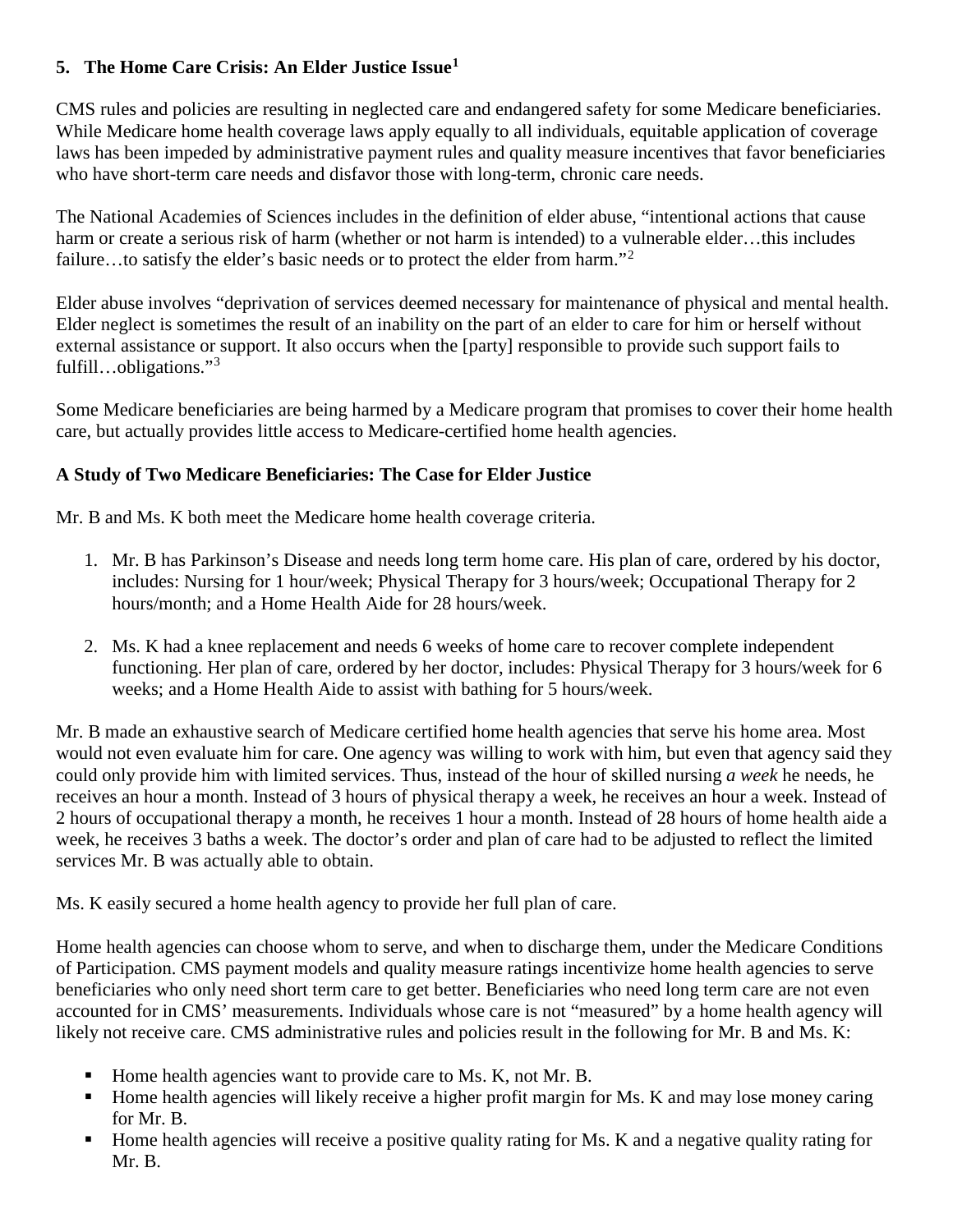- Home health agencies will be rewarded with value-based incentive payments for Ms. K and be penalized for serving Mr. B.
- **Long term care for Mr. B** is more likely to trigger an agency fraud audit than short term care for Ms. K.

Mr. B, and other Medicare beneficiaries with long term and chronic care needs, are unable to obtain the Medicare coverage for which they qualify under the law. If they are fortunate enough to find any home health agency to serve them, they are often offered significantly diminished services - likely a fraction of the covered care for which they qualify. Mr. B's inability to obtain the care he needs, and the Medicare coverage for which he qualifies, jeopardizes his health and well-being. This amounts to an elder justice issue perpetrated by CMS payment and quality rules and policies.

For Mr. B to obtain justice, CMS should conduct Medicare contractor and home health agency trainings about legal home health coverage. CMS should also equalize all payment and quality measures to ensure every beneficiary has fair and equal access to care. If CMS fails to achieve these corrections, Congress should insist CMS properly effectuate coverage laws. Ultimately, if necessary, the courts must compel CMS to ensure that its rules and policies enforce the law to guarantee that Medicare-certified agencies provide appropriate care for *all* who qualify.

# **Conclusion**

l

Medicare home health coverage laws are adequate to keep many people in their homes with the care they need. Regrettably, however, CMS home health payment rules and policies create a bias toward serving individuals with short-term needs and neglecting care for people with long term, chronic care needs.

The newly proposed home health rules, published in the Federal Register on July 28, 2017 [\(https://www.gpo.gov/fdsys/pkg/FR-2017-07-28/pdf/2017-15825.pdf\)](https://www.gpo.gov/fdsys/pkg/FR-2017-07-28/pdf/2017-15825.pdf) will greatly exacerbate the current inequities, further jeopardizing access to care for individuals like Mr. B. The Center for Medicare Advocacy is currently drafting comments regarding these proposed rules and invite all who are interested to contact us to sign on or to use our analysis to write your own response.

Too many of the most vulnerable Medicare beneficiaries are at risk of neglect and abuse due to CMS rules and policies that keep them from obtaining appropriate home health care. Medicare coverage laws are intended to allow people who legally qualify for the home health benefit to remain in their homes - this promise must be fulfilled.

<span id="page-14-0"></span><sup>&</sup>lt;sup>1</sup> "Elder Justice", for purposes of this discussion, applies equally to Medicare beneficiaries under age 65 who are living with a disability.

<span id="page-14-1"></span><sup>&</sup>lt;sup>2</sup> Elder Abuse: Abuse, Neglect, and Exploitation in an Aging America. (R. J. Bonnie and R. B. Wallace, eds., 2002).

<span id="page-14-2"></span><sup>3</sup> T. Fulmer, T. & T. O'Malley, Inadequate Care of the Elder: A Health Care Perspective on Abuse and Neglect (1987).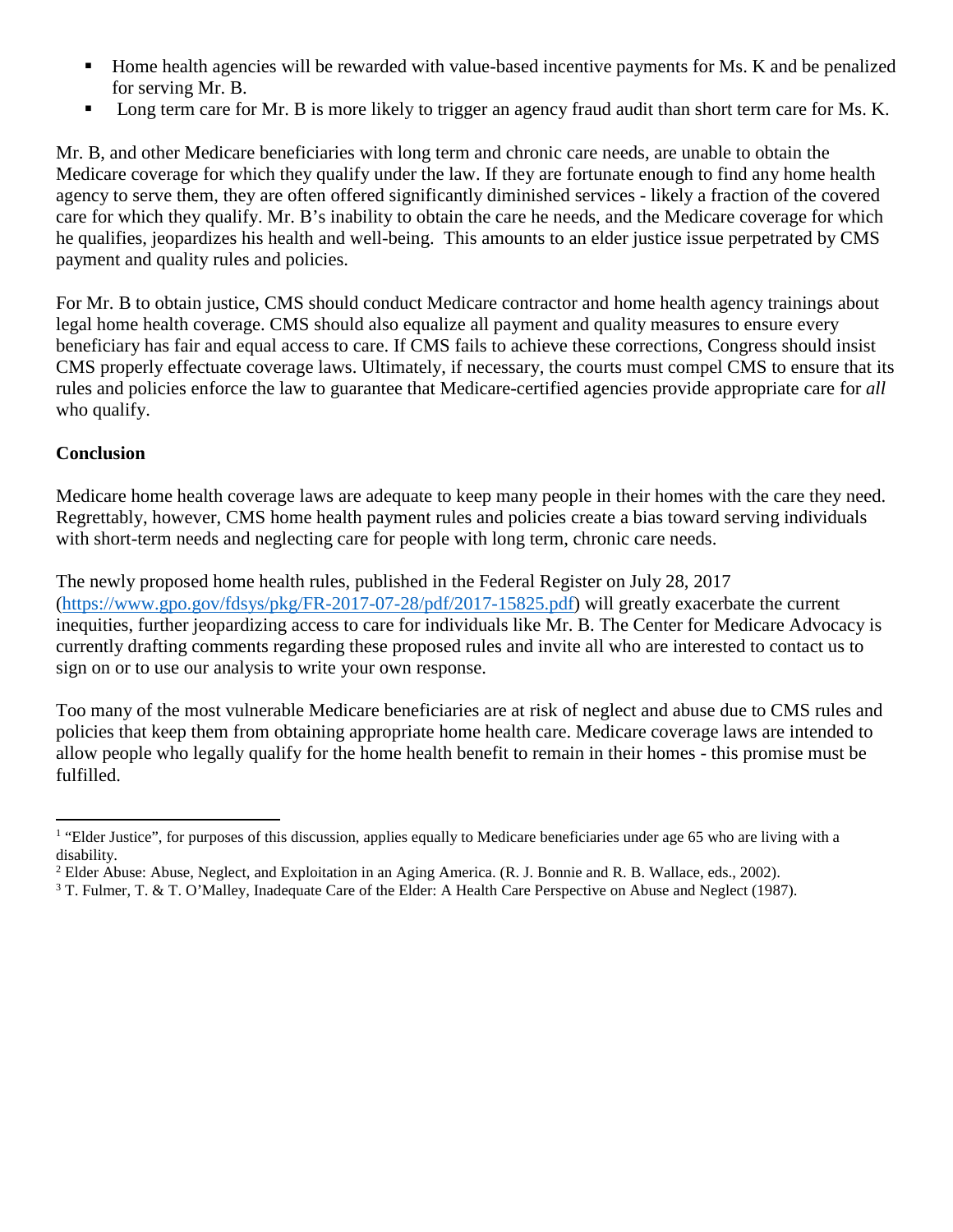### **6. Beneficiary Protections Expanded in Revised Home Health Conditions of Participation**

2018 ushers in [newly revised Conditions of Participation](https://www.gpo.gov/fdsys/pkg/FR-2017-01-13/pdf/2017-00283.pdf) (COP) that must be met in order for home health agencies to participate in Medicare.<sup>[1](#page-17-0)</sup> Effective January 13, [2](#page-17-1)018<sup>2</sup>, beneficiary protections will be expanded under the COP which provide a more patient-centered focus of care. The revised regulations include: A new patient bill of rights that must be clear and accessible to patients and staff; additional patient assessment requirements to include psychosocial, functional and cognitive components; more significant consideration of patient preferences; greater patient involvement in care planning; coordination and integration with all of a patient's physicians; inclusion of patients, their representatives, and home health aides on the interdisciplinary care team; and, very significantly, **greater protections for patients from arbitrary transfer or discharge from home health care**.

Highlights from the [revised Conditions of Participation](https://www.gpo.gov/fdsys/pkg/FR-2017-01-13/pdf/2017-00283.pdf) that add protections for home health patients include the following revisions to 42 Code of Federal Regulation (CFR) Section (§) 484:

### **Section 484.2 – Definitions**

**§484.2** A Patient-Selected Representative is newly defined as someone chosen by the patient to participate in making decisions related to the patient's care or well-being, including family members or advocates, despite the fact that they may not have any legal standing. Legal Representatives continue to be someone who is acting on the legal authority to make health care decisions.

### **Section 484.50 – Condition of Participation: Patient Rights**

**§§484.50 - 484.50(a)(1)(iii)** The patient and patient's legal representative (if any) have the right to be informed of the patient rights in a language and manner the individual understands. This must include the home health agency's policies regarding transfers and discharge from care.

**§484.50(a)(3)** The home health agency must provide at least verbal notice of patient rights no later than the completion of the second visit from a skilled professional.

**§484.50(a)(4)** This section requires: (1) written notice of patient rights and discharge or transfer policies be given to a patient-selected representative within 4 business days after an initial evaluation visit; (2) the home health agency to inquire about patient preferences and demonstrate progress toward goals; and (3) the home health agency to identify family caregivers and their willingness and availability to assist with care.

**§484.50(c)(4)(i)** Patients have a right to participate in and be informed about all assessments (the previous Conditions of Participation only extended the patient right to be involved in the initial comprehensive assessment).

**§484.50(c)(4)** Patients have the right to participate in, be informed about, and consent or refuse care in advance of and during treatment.

**§484.50(c)(5)** Patients have the right to receive all the services outlined in the plan of care.

**§484.50(d)(1)** Importantly, this section creates a new standard addressing transfer and discharge of patients by a home health agency. In this section, home health agencies are responsible for making arrangements for any safe and appropriate transfer of a patient to another agency.

**§484.50(d)(3)** Discharge is noted to be appropriate only when a physician and home health agency both agree that the patient has achieved measureable outcomes and goals established in the individual plan of care.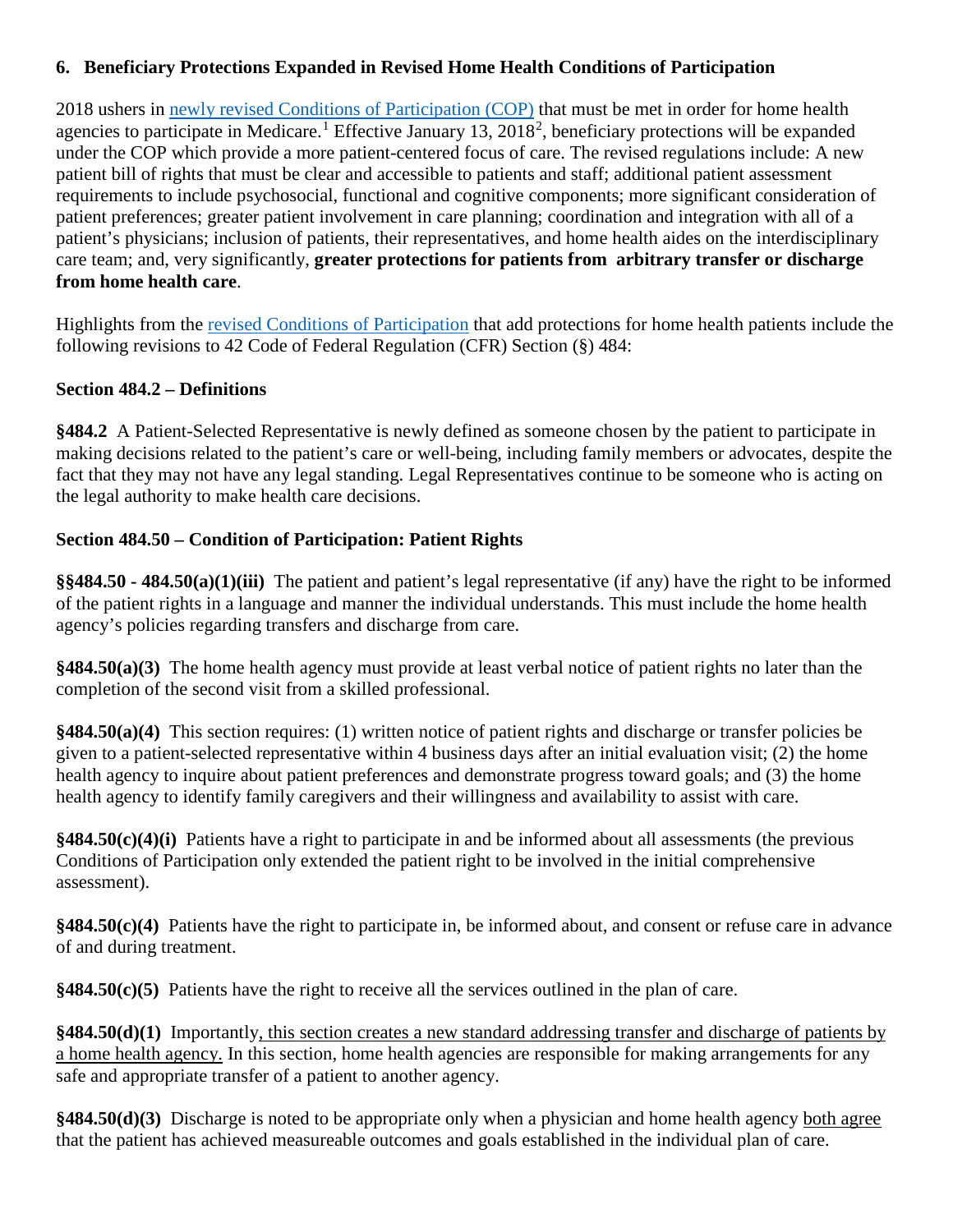Remember that goals may include slowing deterioration of a condition, maintaining a condition, or improving a condition.

**§484.50(e)(1)(i)** The subject matter upon which patients may make complaints about a home health agency is not limited just to subjects specified in the regulations.

**§484.50(e)(1)(iii)** Home health agencies must take action to prevent retaliation against a patient while a patient complaint is investigated.

# **Section 484.55 – Condition of Participation: Comprehensive Assessment of Patients**

**§484.55(c)(1)** The comprehensive assessment must assess or identify current health status. A new requirement has been added to include assessment of psychosocial, functional, and cognitive status.

**§484.55(c)(2)** The comprehensive assessment must include patient's strengths, goals and care preferences, including, but not limited to, patient's progress toward achievement of goals identified by the patient and measureable goal outcomes identified by the home health agency.

**§484.55(c)(6)** The comprehensive assessment must identify the patient's primary caregivers (if any) and any other actually available support.

**§484.55(c)(6)(i)** The comprehensive assessment must include information about caregivers' willingness and ability to provide care, their availability, and schedules.

# **Section 484.60 – Condition of Participation: Care Planning, Coordination of Services and Quality of Care**

This section requires patients and caregivers to receive education and training including written instructions outlining medication schedules and instructions, home health personnel visit schedules, and other pertinent instructions related to patient care and treatment that the home health agency will provide specific to patient care needs.

**§484.60(b)(1)** Expands services, treatments and medications that can be ordered by any of the patient's physicians, not only the physician or physicians responsible for the plan of care.

**§484.60(b)(4)** Permits any nurse acting in accord with state licensure requirements to verbally receive physician orders.

**§484.60(d)(1) and (2)** Home health agencies must assure communication with all physicians involved in the plan of care, not just the physician that signed the plan of care, and the home health agency must integrate orders from all physicians to ensure appropriate coordination of services and interventions.

# **Section 484.65 – Condition of participation: Quality Assessment and Performance Improvement (QAPI)**

This section sets out standards and required quality and improvement measures for home health agencies that are detailed, monitored and documented.

# **§484.75 – Condition of Participation: Skilled Professional Services**

**§484.75(b)(7)** A home health agency must communicate with all physicians involved in the plan of care and accept orders directly from multiple physicians involved in the plan of care, even if they are not in the same practice group.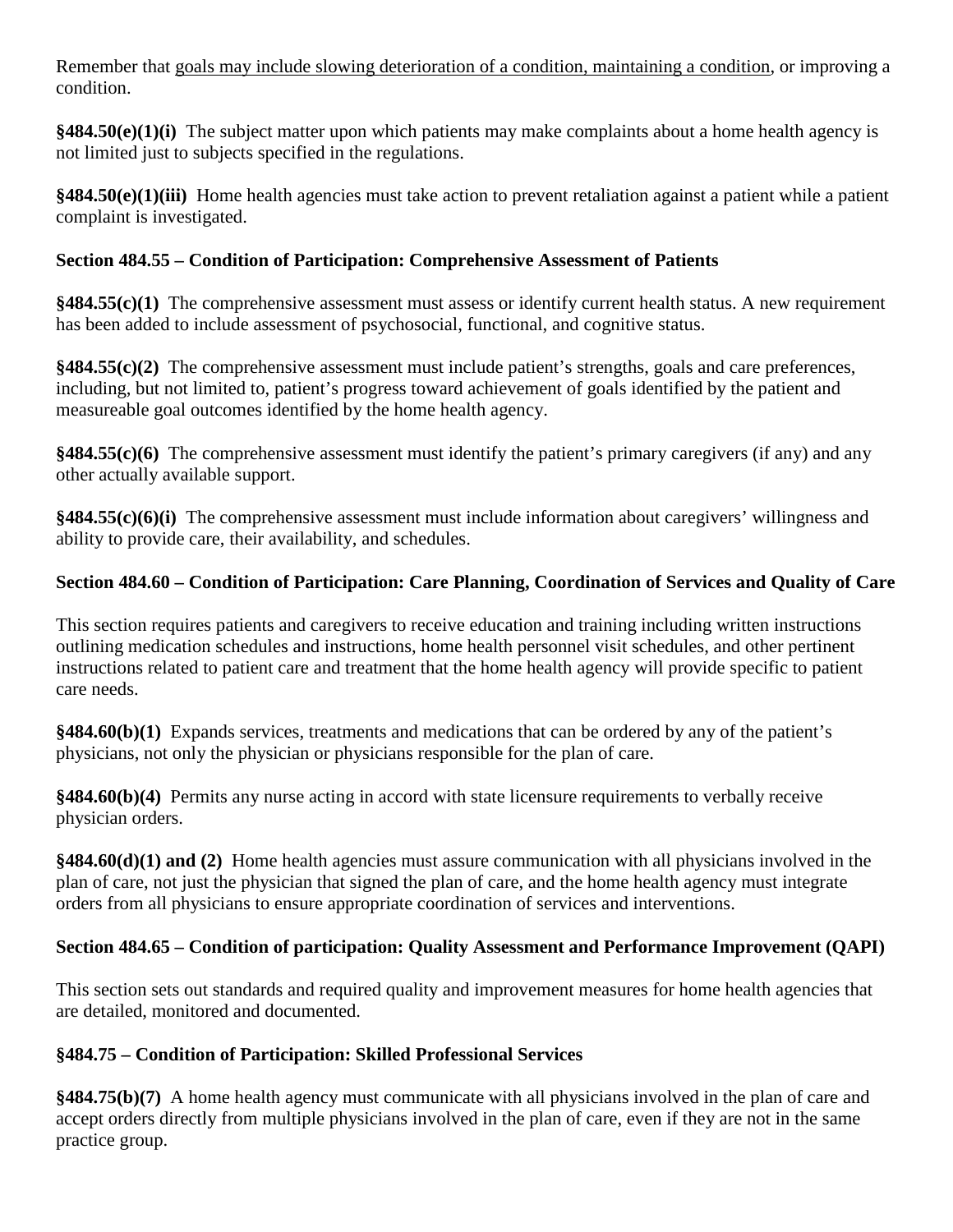# **484.80 Condition of Participation: Home health Aide Services**

**§484.80(g)(1)** Removes a previous requirement that the skilled professional who is responsible for the supervision of a home health aide must be the same individual who prepares written patient care instructions for the home health aide.

**§484.80(g)(2)** Requires home health agencies to provide services ordered by the physician in the plan of care as long as the home health agency is permitted to perform the services under state law and the services are consistent with training received by the home health aide to provide the services.

**§484.80(g)(3)** Home health aides duties are defined to include: Provision of hands on personal care; performance of simple procedures as an extension of therapy or nursing services; assistance in ambulation or exercises; and assistance in administering medications ordinarily self-administered.

**§484.80(g)(4)** Requires that home health aides be members of the interdisciplinary team; report changes in a patient's condition; and, complete appropriate records in compliance with home health agency policies and procedures.

**§484.80(h)(1)** Requires a home health supervisor (RN or therapist) to make an onsite visit to the patient's home no less frequently than every 14 days. The home health aide would not have to be present at the time of the onsite visit.

**§484.80(h)(4)** Requires a supervisor to ensure the care provided by the home health aide is safe and effective, including, but not limited to: following the plan of care; maintaining open communication with the patient, representatives, caregivers and family; demonstrating competency with assigned tasks; complying with infection prevention and control policies and procedures; reporting changes in the patient's condition; and, honoring patient rights.

# **484.105 – Condition of participation: Organization and administration of services**

**§484.105(c)** This section was revised to specify that one or more qualified individuals must provide oversight of all patient care services and personnel.

# **484.110 – Condition of participation: Clinical records**

**§484.110(e)** A patient's clinical records must be made readily available to a patient or appropriately authorized individual upon request.

#### **Conclusion**

The practical impact of the new Conditions of Participation is yet to be seen. They should, however, provide welcome additional tools to ensure Medicare-covered home health care is properly provided and that patient rights are respected.

<span id="page-17-0"></span><sup>&</sup>lt;sup>1</sup> CMS issued a Press release on January 9, 2017 stating that the revised Conditions of Participation "are the minimum health and safety standards a home health agency must meet in order to participate in the Medicare **and Medicaid** programs." (CMS Press Release, *CMS Finalizes New Medicare and Medicaid Home Health Care Rules and Beneficiary Protections*, 1/9/2019) <sup>2</sup> The revised conditions of participation rules were originally expected to be effective July 13, 2017.  $\overline{\phantom{a}}$ 

<span id="page-17-1"></span>[https://www.gpo.gov/fdsys/pkg/FR-2017-01-13/pdf/2017-00283.pdf.](https://www.gpo.gov/fdsys/pkg/FR-2017-01-13/pdf/2017-00283.pdf) Due to a six-month delay in the effective date, [https://www.gpo.gov/fdsys/pkg/FR-2017-07-10/pdf/2017-14347.pdf,](https://www.gpo.gov/fdsys/pkg/FR-2017-07-10/pdf/2017-14347.pdf) the new effective date for the revised rules is January 13, 2018.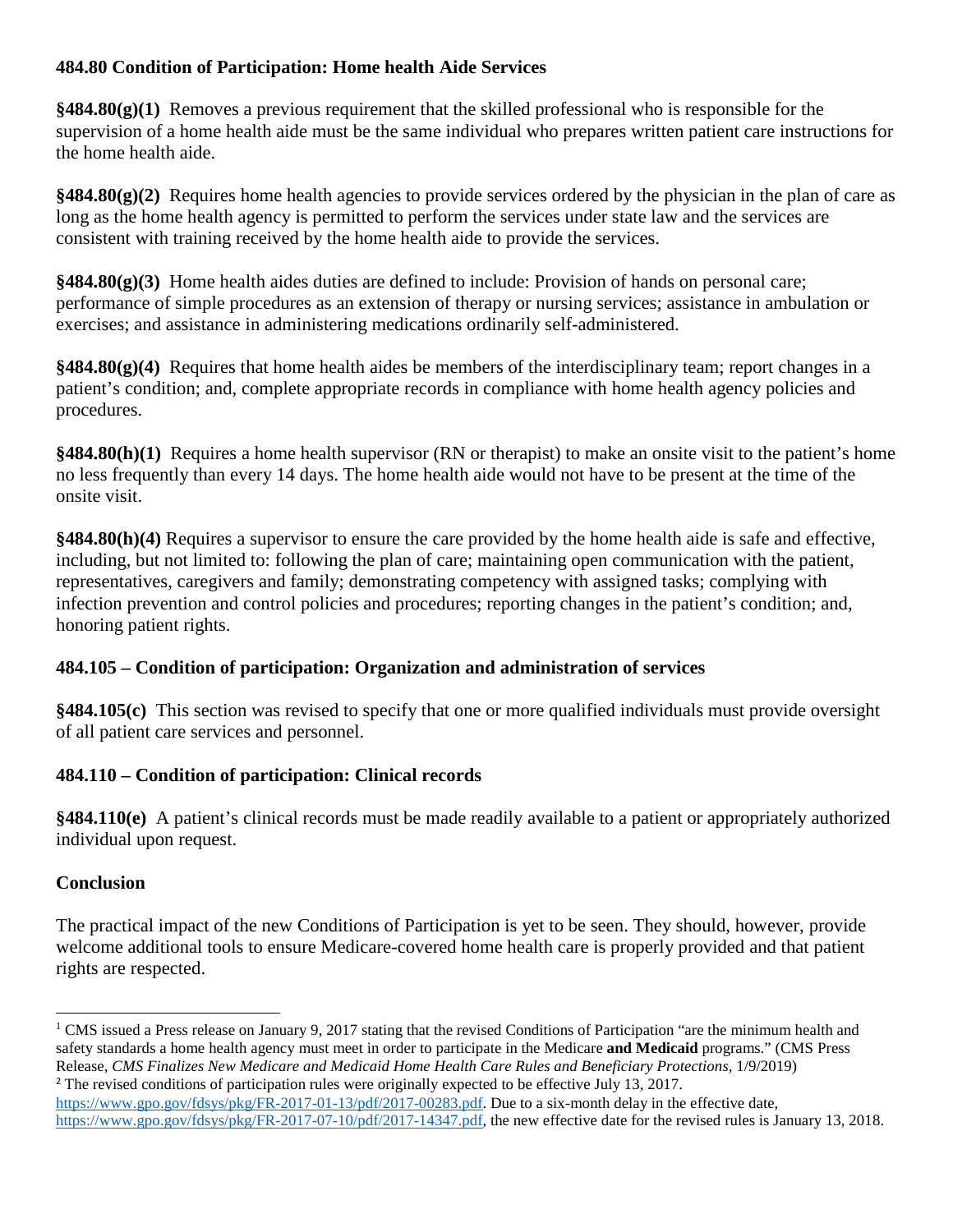### **7. Barriers to Home Care Created by CMS Payment, Quality Measurement, and Fraud Investigation Systems**

Medicare payment policies, quality measures, and fraud investigations – not coverage laws – have improperly morphed Medicare's home health coverage into primarily a short-term, acute care benefit, creating barriers for those with longer-term and chronic conditions. Through policies that drive behavior of home health agencies, CMS has created an environment that discourages agencies from providing home care equally to all who qualify. This is wrong and contrary to Medicare law and Congressional intent.

### **Payment Policies – The Home Health Prospective Payment System (PPS)**

Medicare's PPS pays home health agencies a bundled amount for the set of services provided during each 60day episode of care. PPS was implemented in 2000, following an interim prospective payment system developed in the late 1990's to replace per visit fee-for-service payments to home health agencies. While developing PPS, CMS analysis calculated PPS would work by balancing profitable and non-profitable cases because some patients would need more services and some would need less.

The PPS payment formula provides greater reimbursement for increased covered therapy services, no greater reimbursement for increased nursing services, and minimal reimbursement for covered unskilled services, such as those provided by home health aides. Further, the PPS calculations provide higher payment for the first 120 days of care, lower payment thereafter. After PPS was introduced, home health agencies adjusted to favor those cases that would be most profitable. Because home health agencies are not required to admit all beneficiaries, they can choose to serve the more profitable cases – and they have. Caring for those with longer-term and chronic conditions is often unprofitable. Thus, many people with long-term and chronic conditions who need relatively less therapy, and relatively more home health aide services, often cannot access the home care they need.

Although Medicare home health coverage laws have remained largely unchanged over the past several decades, services provided by home health agencies have changed dramatically to maximize profits under PPS. While the percentage of beneficiaries using home health services has remained fairly stable since Medicare payment systems changed, the amount and kind of care has changed because of PPS. Between 1997 and 2015, therapy visits have increased significantly (from 10% of all visits in 1997 to 37% of all visits in 2015) and home health aide visits have declined dramatically (from 48% of all visits in [1](#page-21-0)997 to 10% of all visits in 2015).<sup>1</sup> Payment incentives have driven the therapy increase, payment disincentives have driven the home health aide decline. PPS has improperly redefined the home care benefit and left many Medicare beneficiaries with little or no access to the services they need.

#### **Payment Policies – The Home Health Value Based Purchasing (HHVBP) Model**

The HHVBP Model began on January 1, 2016 for nine states. [2](#page-21-1) The Model authorized Medicare to make payments beginning in calendar year 2018 based on performance data measurements gathered since 2016. Accordingly, payments will be incrementally adjusted (upward or downward) up to 3% in 2018; up to 5% in 2019; up to 6% in 2020; up to 7% in 2021; and, up to 8% in 2022.

HHVBP is expected to expand beyond the nine states in the Model. It has had a further chilling effect on access to home health for those who need care, but who are not able to improve – those with longer-term, debilitating, and chronic conditions. The HHVBP Model compares home health agency performance on quality measures against the performance of other competing home health agencies within the same state and size cohort. The scoring methodology is based on performance on specified quality measures. Of ten enumerated quality measures, six are improvement-based (improvement in ambulation; improvement in bathing; improvement in bed transferring; improvement in dyspnea; improvement in management of oral medications; improvement in pain interfering with activity). Another quality measure requires discharge from home health. Thus, seven of the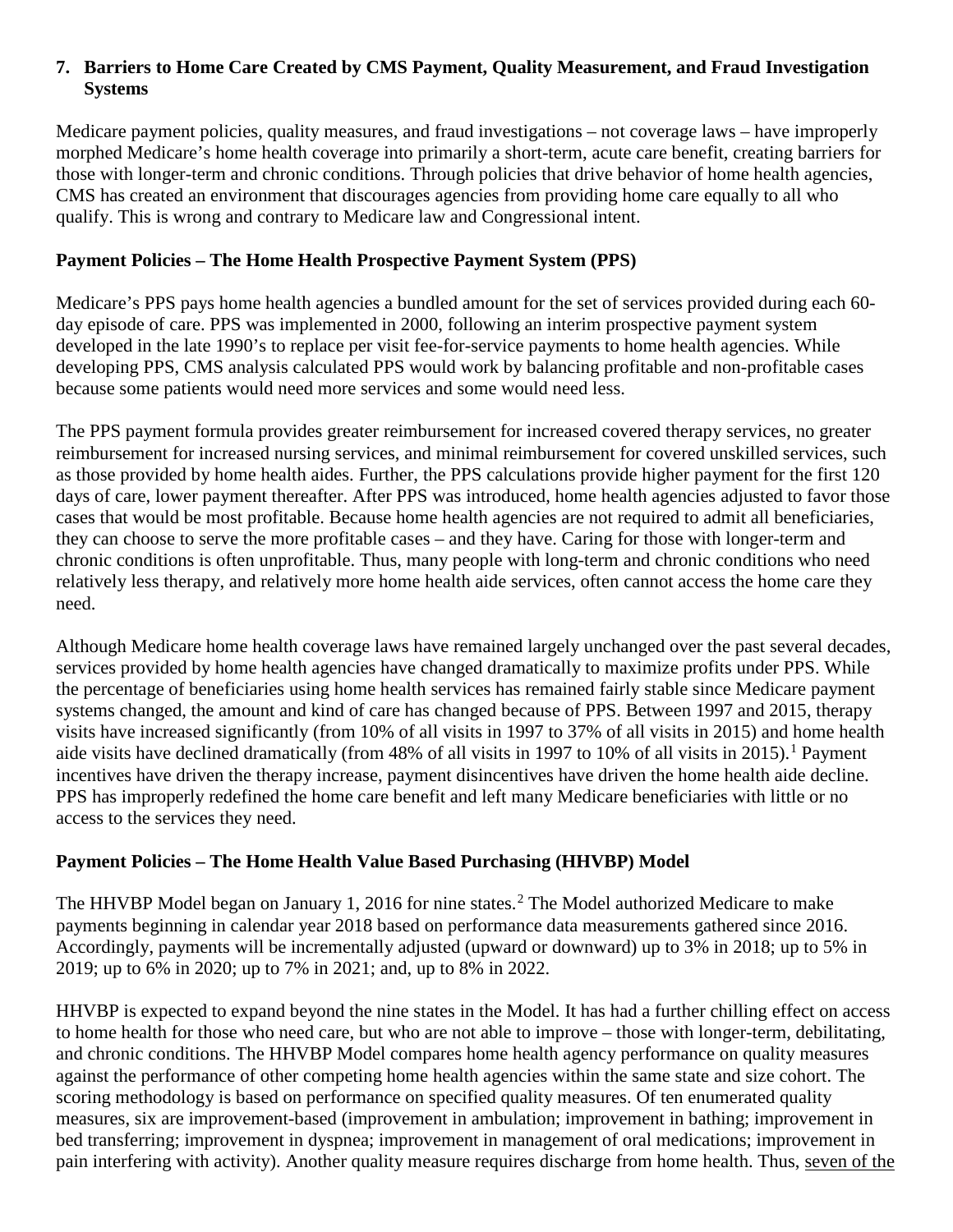ten quality measures that determine HHVBP Model payments or penalties discriminate against patients with long-term and chronic care needs who will not improve. (The other three quality measures are: drug education for all medications, flu immunizations received, and pneumococcal vaccines received.)

Rewards and penalties (up to plus or minus 8%) of the HHVBP Model will further drive home health agencies to serve only Medicare beneficiaries who will improve, thus leaving those beneficiaries in need of longer-term care for chronic needs without access to Medicare-covered care.

# **Quality Measurements – The Home Health Quality Reporting Program**

CMS touts a "quality" system based on a star-rating measurement to assist Medicare beneficiaries to compare the quality of services provided by home health agencies.<sup>[3](#page-21-2)</sup> CMS states that the purpose of the star-rating system is to help beneficiaries learn how often best practices are used "when caring for patients and whether patients improved in certain important areas of care."

Rather than create a quality reporting system that measures quality of care for all patients who qualify under the law, CMS has implemented a "one-size-fits-all" system that encourages care for some patients (short-term and post-acute care) and discourages care for other patients (longer-term and chronic care). According to this competitively ranked, simplistic, and discriminatory quality measurement system, a four or five star rating means that an agency performed "better" than other agencies on care practice and outcome measures. The result of achieving a four or five star rating, however, means that an agency has likely avoided serving patients with longer-term conditions who would otherwise not score well on care practice and outcome measures. Those measures are as follows:

Managing Daily Activities

- How often patients got better at walking or moving around
- How often patients got better at getting in and out of bed
- How often patients got better at bathing

Managing Pain and Treating Symptoms

- How often patients had less pain when moving around
- How often patients' breathing improved
- How often patients' wounds improved or healed after an operation

Preventing Harm

- How often the home health team began their patients' care in a timely manner
- How often the home health team taught patients (or their family caregivers) about their drugs
- How often patients got better at taking their drugs correctly by mouth
- How often the home health team checked patients' risk of falling
- How often the home health team checked patients for depression
- How often the home health team made sure that their patients have received a flu shot for the current flu season.
- How often the home health team made sure that their patients have received a pneumococcal vaccine (pneumonia shot)
- For patients with diabetes, how often the home health team got doctor's orders, gave foot care, and taught patients about foot care

Preventing Unplanned Hospital Care

- How often home health patients had to be admitted to the hospital
- How often patients receiving home health care needed any urgent, unplanned care in the hospital emergency room – without being admitted to the hospital
- How often home health patients, who have had a recent hospital stay, had to be re-admitted to the hospital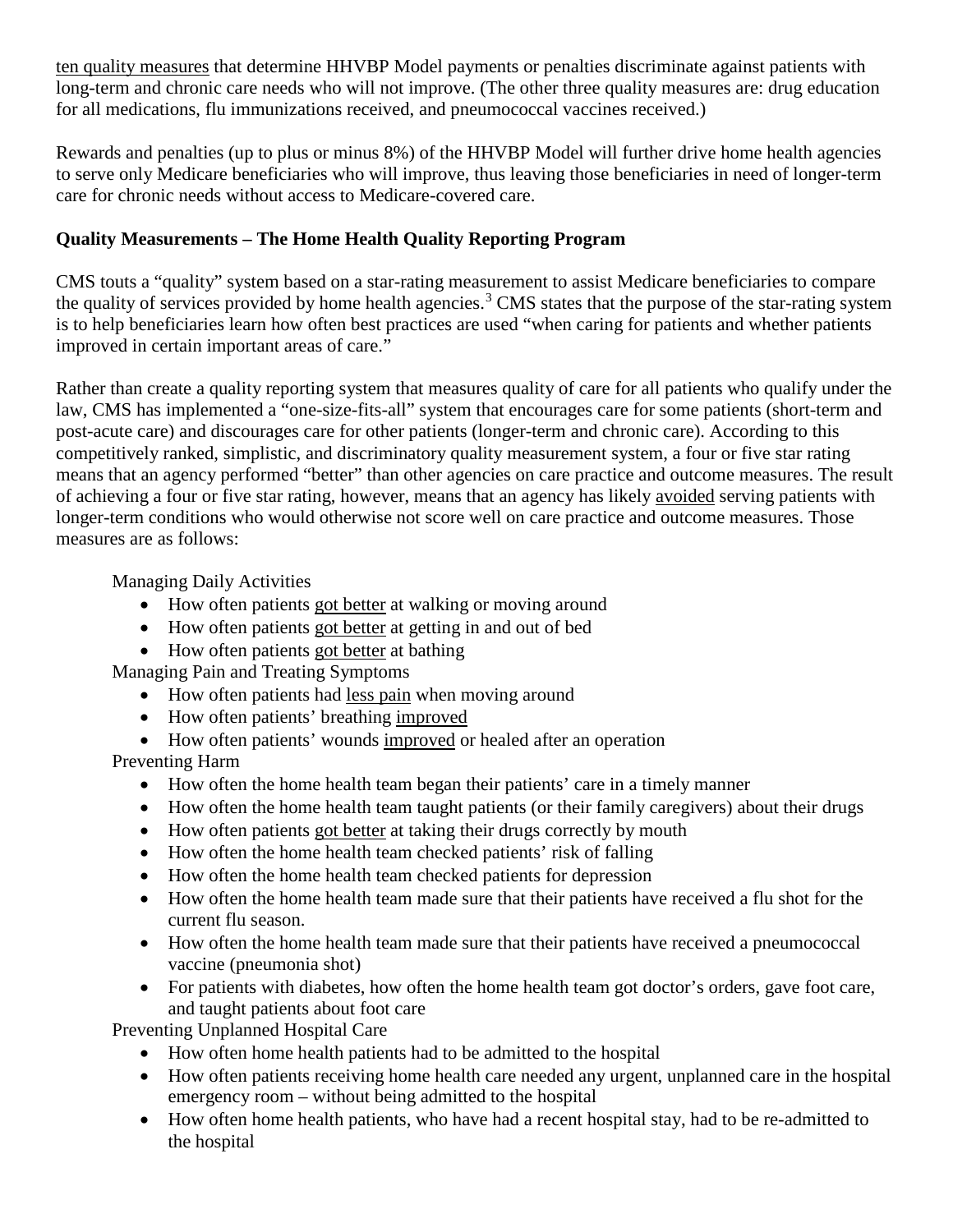• How often home health patients, who have had a recent hospital stay, received care in the hospital emergency room without being readmitted to the hospital

Some of the measures are achievable for every patient (e.g. beginning care in a timely manner, making sure flu and pneumonia shots are delivered) but what if the patient had a stroke resulting in permanent paralysis or has a disease that won't get better? What if they can't put medicines in their mouth, get out of bed, walk around, or bathe themselves? What if their breathing doesn't improve because they have COPD, or their wounds won't heal because they have diabetes? Should those patients be discriminated against by CMS "quality measurements"? Regrettably, that is the impact of CMS's quality system. It penalizes home health agencies by giving them lower "star" ratings if they provide services to beneficiaries who cannot achieve those measures.

In addition to the care practice and outcome measures, Home Health Compare provides patient survey results obtained through an instrument called Home Health Consumer Assessment of Healthcare Providers and Systems (HHCAHPS) from patients who have been served by a home health agency. The questions on the HHCAHPS survey, with percentage of positive answers tallied and ranked up to five stars, are as follows:

- How often did the home health team give care in a professional way?
- How well did the home health team communicate with patients?
- Did the home health team discuss medicines, pain, and home safety with patients?
- How do patients rate the overall care from the home health agency?
- Would patients recommend the home health agency to friends and family?

CMS care practice and outcome measures seem to conflict with the HHCAHPS beneficiary survey. As an example, home health services provided by the Connecticut Hospice scored highly on the HHCAHPS survey (4 stars out of 5), but scored poorly on CMS quality measures (1.5 stars out of 5) because the characteristics of individuals served by CT Hospice (patients not expected to improve) negatively influence CMS quality measurements.

Patient surveys should be designed, along with care practice and outcome measures, to recognize appropriate care for all Medicare beneficiaries. The current measurement criteria do not advance access to home care for all. They are misleading and discriminatory.

#### **CMS Fraud Investigations**

Home health agencies fear triggering investigations for Medicare fraud when they serve patients for long periods of time. Fraud triggers are often primarily based on length of care, not because care is determined to be unnecessary or not covered under the law. Focusing on length of care as a fraud trigger is likely contributing to artificially inflated claims of fraudulent activity by CMS. Cases meeting the legal criteria for Medicare home health should not be targeted for fraud. Such investigations conflict with the law and interfere with the legitimate pursuit of real fraudulent activity.

The Center for Medicare Advocacy has been informed by multiple home health agencies that Medicare contractors' conduct trainings during which presenters incorrectly state that there is no coverage for maintenance care, that patients should be discharged if their condition is "stable or not changing," and that Medicare home health is intended to be for short-term and post-acute care. Home health agencies under fraud investigation, that have only above average length of care cases targeted, have been told by CMS that "CMS received credible allegations that [the agency] is billing for medically unnecessary services, as well as falsely representing the level of service purportedly provided, thereby inflating the value of claims submitted to Medicare and misrepresenting services or products. In addition, it is alleged that [the agency] is billing for home health services for beneficiaries that are not homebound." Every possible coverage criteria is questioned, with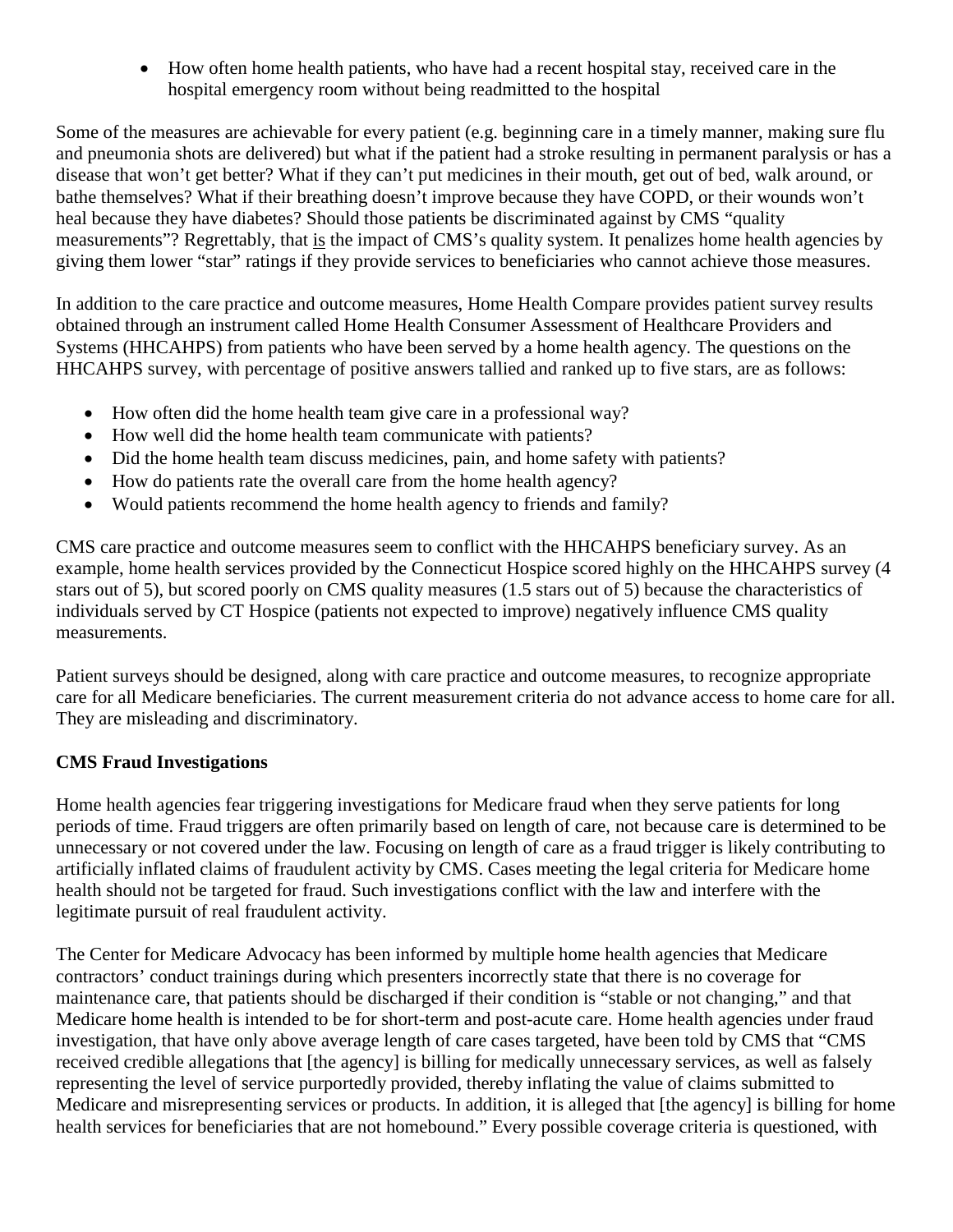no direct query about the reason for the length of care, although the cases listed for investigation are all longerterm and chronic care cases.

The harsh reality for agencies under fraud investigations is that all Medicare payments to an agency are suspended while the agency prepares rebuttals and other challenges. Rather than manage these challenges and risk losing such a significant payment source, agencies choose to discharge patients who need and qualify for continued Medicare-covered services.

### **Conclusion**

Medicare home health coverage is equally a long-term, chronic care benefit and a short-term, post-acute care benefit, as defined by Medicare law and Congressional intent. While Medicare coverage laws remain substantially unchanged, over the past two decades PPS has failed to balance payments for all who qualify for coverage. Instead, PPS has driven agencies to serve patients who generate the greatest profit margins, leaving many who need care with limited or no services. The dramatic impact of PPS – from home health as a benefit that provided primarily (low cost) home health aide services to a benefit that provides primarily therapy services, is driven by payment systems that conflict with coverage laws. Further, PPS has created usage data that does not reflect patient care needs. Agencies have delivered what they are most highly compensated for, and they have neglected the needs of patients who may diminish their profit margins.

The additional impact of newer models and systems – HHVBP, quality reporting measurements, more aggressive fraud investigations, and CMS' newly proposed home health groupings model – will accelerate barriers to home health care for people with long term and chronic conditions. Coverage under the law will become wholly unrecognizable compared to services and coverage actually available. CMS must properly effectuate coverage laws and create an environment (through revised payment models, quality measures, and fraud policies), that encourage agencies to provide care equally for all who qualify under Medicare law.

 $\overline{a}$ 

<span id="page-21-0"></span> $1$  Id at page 36, Table 9-1.

<span id="page-21-2"></span><span id="page-21-1"></span><sup>&</sup>lt;sup>2</sup> Authorized by Section 1115A of the Social Security Act and finalized in the CY 2016 HH PPS final rule. Fed. Reg. Vol. 81, No. 128 <sup>3</sup> <https://www.medicare.gov/HomeHealthCompare/About/What-Is-HHC.html>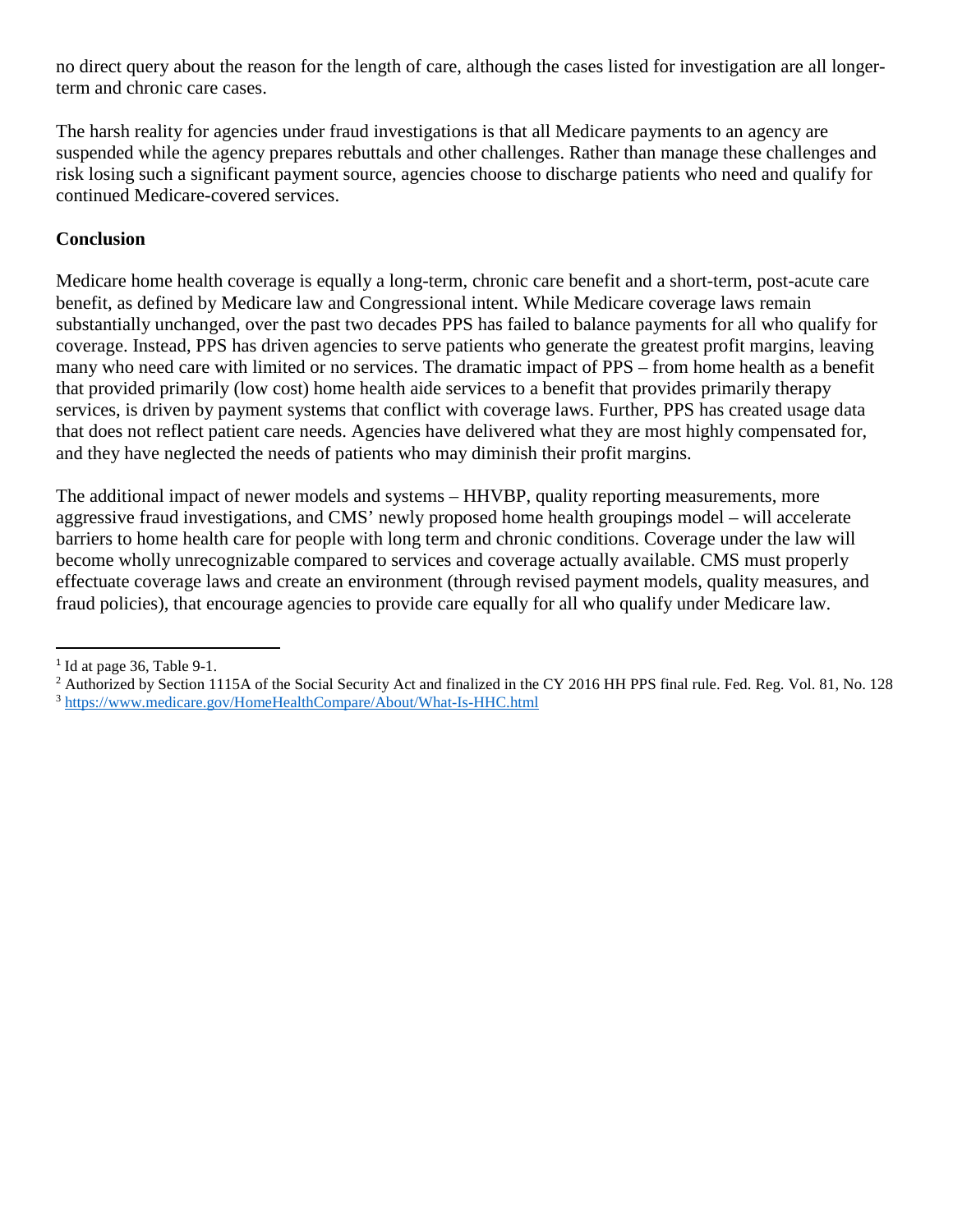# **8. Proposed CMS Payment Rules Will Worsen the Home Care Crisis**

If proposed new payment rules are adopted by the Centers for Medicare and Medicaid Services (CMS), beneficiaries with longer term and chronic care needs will face greater access barriers to Medicare home care benefits. In a proposed 2018 rule, CMS introduced the Home Health Groupings Model (HHGM) as a model for future home health payment reform.<sup>[1](#page-24-0)</sup> Public response to the proposed HHGM, by beneficiary advocates and home health agencies alike, raised significant concerns about the potential devastating impacts of the HHGM on access to care.

In the [2](#page-24-1)018 final rule, CMS reported that the agency was not finalizing implementation of the HHGM.<sup>2</sup> Despite this CMS decision, which recognized significant beneficiary and provider concerns, Congress recently passed some provisions of the HHGM into law.<sup>[3](#page-24-2)</sup> Most notably, under the law Medicare home health episodes of care were reduced from a 60-day period to a 30-day period, effective January 1, 2020.

# **What is HHGM?**

# **I. Introduction**

The HHGM, as proposed by CMS, encourages home health agencies, through weighted payment incentives, to provide brief periods of home care services to people who return to their homes following a hospitalization or nursing home stay. The HHGM would pay a home health agency at a significant premium for home care provided within the first 30 days (as much as 40% more than the HHGM would pay an agency to provide care to a person who does not have hospitalization or nursing home stay before starting home care services, and if he or she needs services beyond 30 days). The totality of the HHGM provisions (episode timing, admission source, clinical groupings, functional levels, and comorbidity adjustment) create the payment weights that determine reimbursement to providers.

# **II. Episode Timing**

In addition to reducing a home health episode from 60 to 30 days, the first 30-day episode in the HHGM would be considered an "early" episode while subsequent episodes would be "late". Under the existing prospective payment system (PPS), the first two 60-day episodes (120 days) are considered "early." Agencies are paid more for "early" episodes than they are for "late" episodes. Thus, in the HHGM, agencies would be paid more for the first 30 days while currently they are paid more for the first 120 days.

# **III. Admission Source**

The greatest discriminator of all the HHGM payment criteria is admission source. Whether the episode timing is "early" or "late," admissions to home care from an institution (such as a hospital or nursing home) would be most highly compensated under the HHGM, even considering adjustments for clinical grouping, functional impairments, and comorbidity. Community admissions (beginning care for individuals who are at home), would be significantly devalued, further jeopardizing access to care for people with chronic conditions and others who, fortunately, avoid hospital and skilled nursing facility stays.

# **IV. Clinical Groupings**

The HHGM would narrow clinical groupings to six (musculoskeletal rehabilitation, neuro/stroke rehabilitation, wounds - wound aftercare and skin/non-surgical wound care, behavioral health care, complex nursing interventions, and medication management – teaching – assessment). All other diagnosis codes would be distributed within these six categories for payment weighting.

# **V. Functional Levels**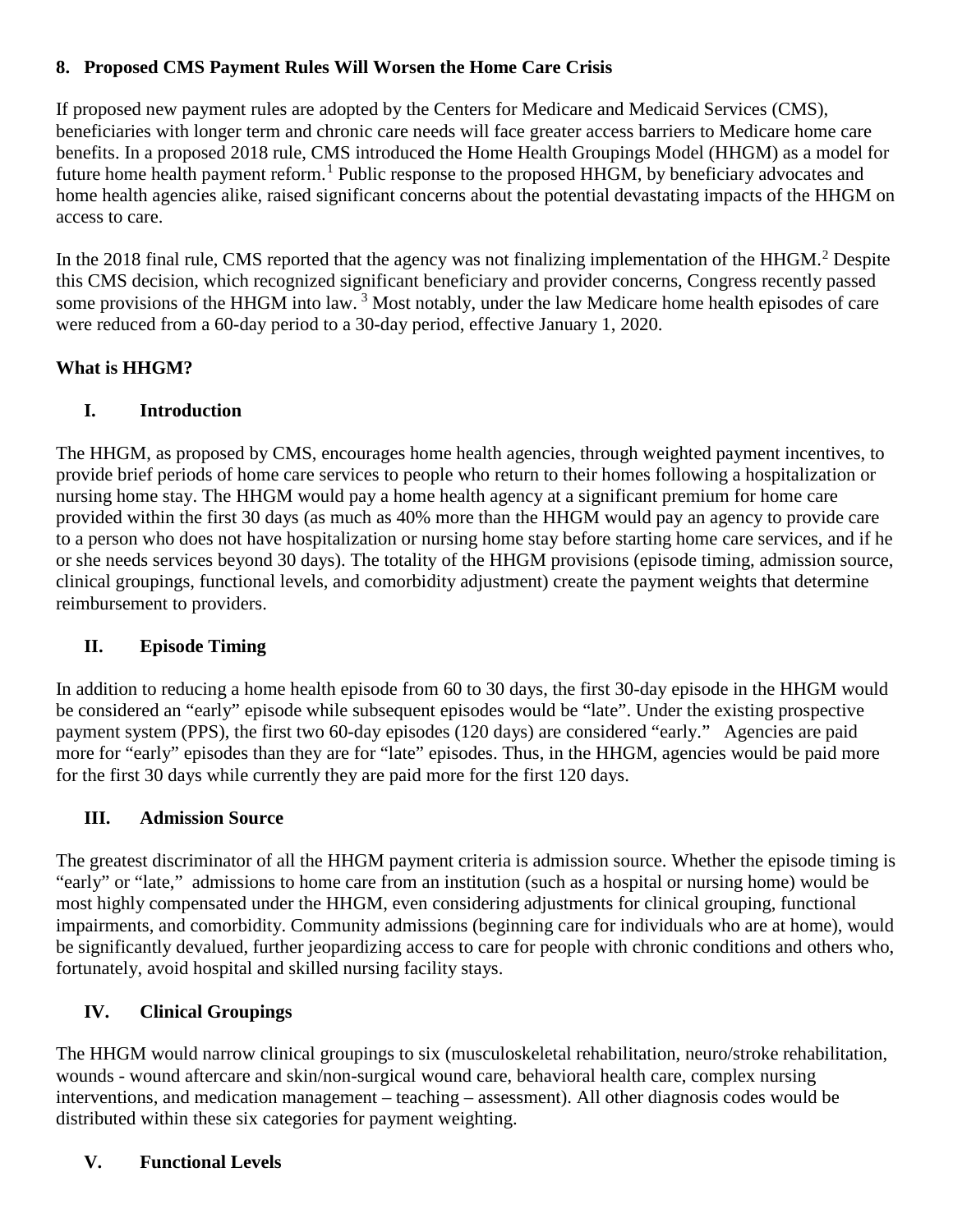The HHGM would score a person's functional needs as simply low, medium or high. There would be small payment weight differences relative to the significant cost for someone who requires considerable assistance with functioning.

# **VI. Comorbidity Adjustment**

The comorbidity adjustment in the HHGM is "yes or no." There would be no distinction in payment, weighting whether the person has one or multiple comorbidities.

# **Impact of the HHGM on Medicare Beneficiaries**

The HHGM would significantly diminish access to Medicare-covered home care for people who are clinically complex and have chronic illnesses and impairments. People who qualify for (and need) coverage and care for longer than 30 days but have not been admitted to home health care from a prior institutional stay will find it even harder to obtain, and retain, home care.

Implementing Medicare coverage laws should be the goal of all payment and quality measures, particularly those enacted into law. If adopted in their present form, however, HHGM payment provisions will conflict with Medicare coverage criteria and will determine who will have access to care, and who will be denied care – even among those who qualify under the law.

Every home health care case should be individually assessed to determine appropriate Medicare coverage. As CMS and the courts have agreed, there should be no "rules of thumb" in Medicare. CMS states that "[e]pisodes have more visits, on average, during the first 30 days compared to the last 30 days. Costs are much higher earlier in the episode and lesser later on."<sup>[4](#page-24-3)</sup> (FR 35294) Again, while this is true for some people, it is not true for those who live day-in and day-out for months and, often, years with chronically complex conditions. The "average visits" analysis of CMS is not only an inaccurate approach, because it considers all patients to be the same, it is painfully insulting to people who cannot "improve" back to functioning within a 30 day episode of care – people who equally qualify under the law for home care coverage.

Relatively small payment weight consideration is provided under the HHGM for care to individuals with comorbidities or functional impairments. Payments may be based on the needs of some patients - those who do not need care for very long and who had an institutional stay within 14 days of needing home care are projected to need the highest payment. But, care needs are not defined by the point of entry into care (institution or community). Nor are they defined by the length of time to achieve "lesser" care needs (30 days). The HHGM discriminates against people with chronic conditions, the very people CMS purports it seeks to protect.

The following is an example of how the HHGM would provide payment incentives for HHAs to only serve people with short-term, post-institutional/acute care home care needs<sup>[5](#page-24-4)</sup>:

Complex nursing interventions (clinical group), Low (functional level), with a Comorbidity Adjustment, Timing (early or late)("early" is first 30 days of care) and Admission Source (community or institution)  $=$  Payment weight

Early, Institutional =  $1.3549$  (payment weight) Late, Institutional =  $1.2367$ Early, Community =  $1.1840$ Late, Community =  $0.7937$ 

A "late, community" beneficiary (with a payment weight of .7937), who may have greater care needs than a "early, institutional" beneficiary (with a payment weight of 1.3549) would have significant difficulty accessing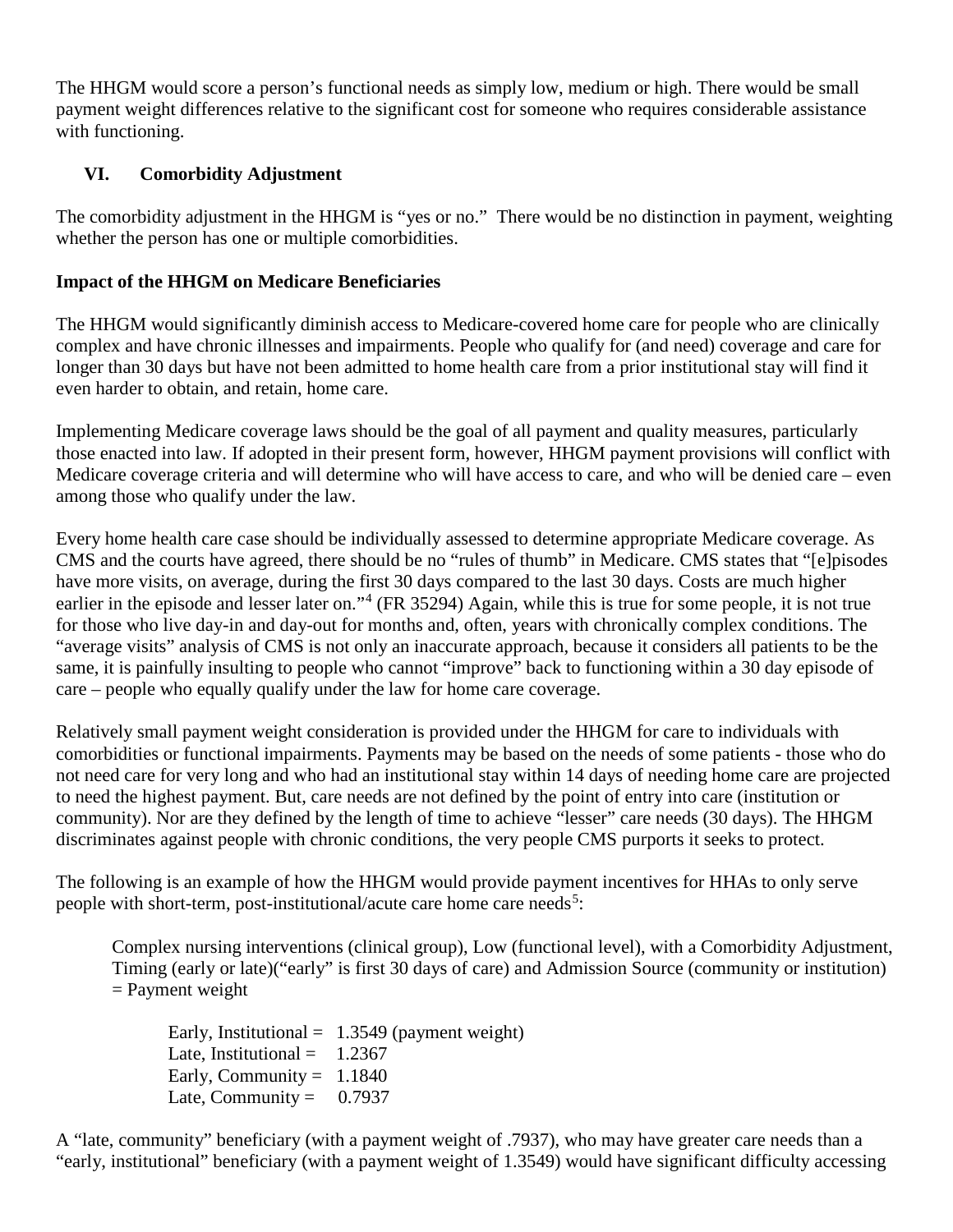care, based on lower reimbursement to home care agencies for significant care needs, even though the beneficiary qualifies for home care under Medicare law.

Finally, an overarching concern about the development of the HHGM is how payment models based on "average" needs create arbitrary rules of thumb that in turn eliminate access to care. With the assistance of technology, coverage and payment determinations based on individualized assessments should be more readily available than ever, and are required.

### **Conclusion**

While Congress has enacted 30-day Medicare home health episodes effective January 1, 2020, CMS should revisit the impact remaining provisions of the HHGM will have on beneficiaries and their access to care. A home health payment system that employs accurate payment algorithms may be efficient, given the millions of beneficiaries who seek access to home health, however, a one-size-fits-all approach process creates rules of thumb that significantly and illegally limit access to care. The existing payment system, PPS, created winners and losers among Medicare beneficiaries – some people have access to care, others do not. CMS should not allow the HHGM to create a new set of winners and losers. Instead, CMS should develop margin neutral payment programs that allow equal incentives to provide Medicare-covered home health care to all who qualify under the law. The HHGM model, or any payment program, must be carefully developed in order to ensure equal access to care.

<sup>1</sup> https://www.gpo.gov/fdsys/pkg/FR-2017-07-28/pdf/2017-15825.pdf  $\overline{a}$ 

<span id="page-24-1"></span><span id="page-24-0"></span><sup>2</sup> https://www.gpo.gov/fdsys/pkg/FR-2017-11-07/pdf/2017-23935.pdf

<span id="page-24-2"></span><sup>&</sup>lt;sup>3</sup> Bipartisan Budget Act of 2018, H.R. 1892, 115<sup>th</sup> Cong. 50202 (2018) (to be codified at 42 U.S.C. §1395I(g)) at https://www.congress.gov/bill/115th-congress/house-bill/1892/text.

<span id="page-24-3"></span><sup>4</sup> [https://www.gpo.gov/fdsys/pkg/FR-2017-07-28/pdf/2017-15825.pdf,](https://www.gpo.gov/fdsys/pkg/FR-2017-07-28/pdf/2017-15825.pdf) page 35294

<span id="page-24-4"></span><sup>5</sup> <https://www.gpo.gov/fdsys/pkg/FR-2017-07-28/pdf/2017-15825.pdf> (Table 42, FR 35328-35329)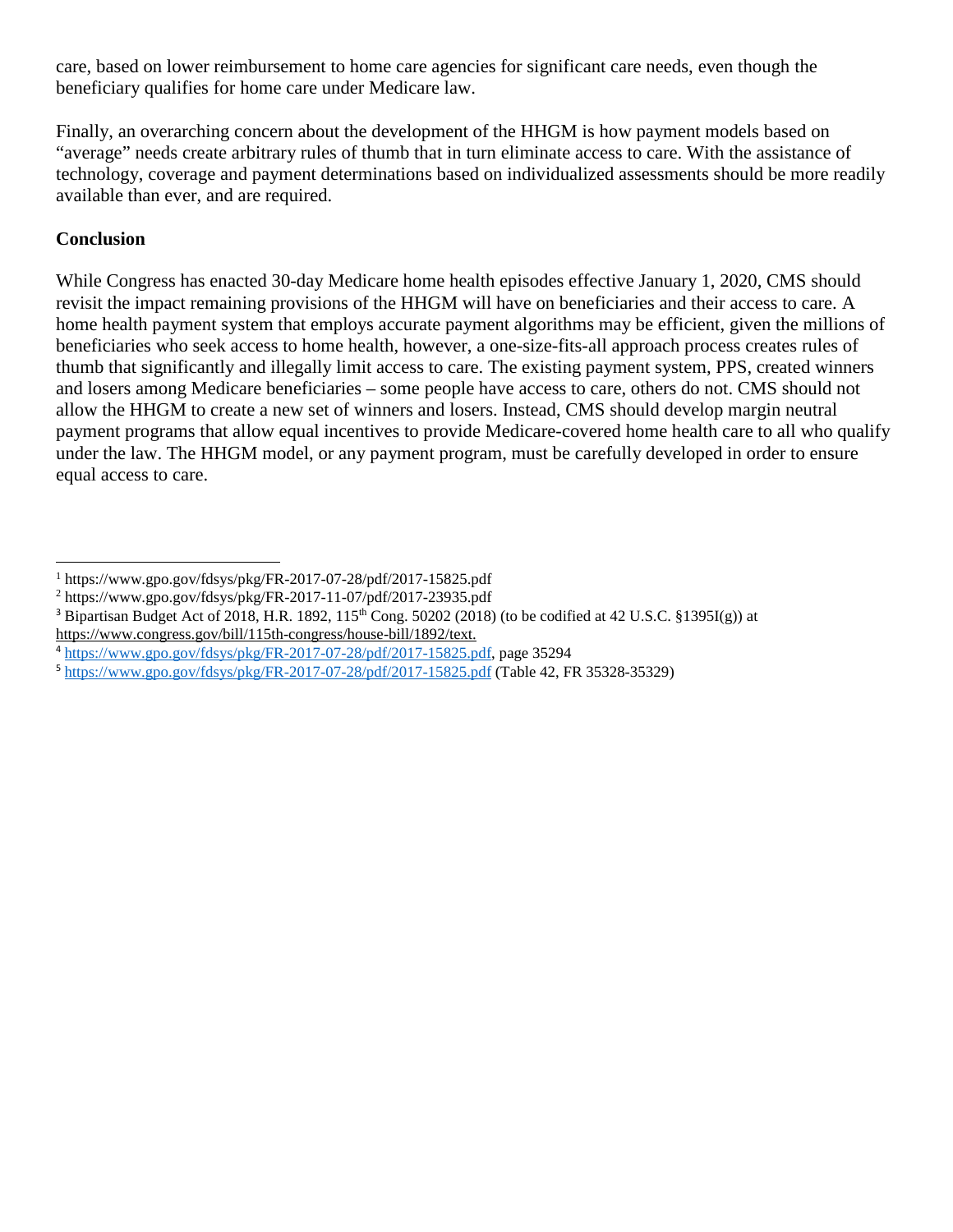#### **9. Statistical Trends and Published Articles with Studies and Research from 2002-2017**

- A. Introduction
- B. Evolution of Medicare Home Care
- C. Statistical Trends
- D. Patient Quality, Value and Access
- E. CMS Quality and "Star" Ratings
- F. Staffing
- G. Mergers and Acquisitions
- H. Payment Reforms
- I. Center for Medicare Advocacy Discussion of Published Article Information

### **A. Introduction**

The Center for Medicare Advocacy reviewed key articles, published between 2002 and 2017, that cite data and research and provide theories/conclusions about the evolution and current status of the Medicare home health benefit. This Issue Brief quotes or paraphrases these articles by topic in Sections 2 through 8. An endnote for each of Sections 2 through 8 provides citations to articles referenced. Section 9 is a Center for Medicare Advocacy discussion of the impact this information has on current Medicare beneficiary access to home health care.

### **B. Evolution of Medicare Home Care [1](#page-32-0)**

Medicare has always included a home health benefit, but over time changes in laws, regulatory rules, and administrative practices have influenced its provisions and use. Originally, beneficiaries with a recent hospital or nursing home stay could receive up to 100 visits under Part A with no beneficiary cost sharing. Those who did not have an institutional stay, or who had exhausted their 100 visits under Part A, could receive up to 100 visits under Part B; however, Part B services were subject to cost sharing – the Part B deductible and 20% coinsurance.

In 1972, the coinsurance requirement was eliminated from Part B home health services. By the OBRA (Omnibus Reconciliation Act) of 1980, Congress removed the prior institutional stay requirement for Part A, the 100 visit cap for both Parts A and B, and the application of the Part B deductible to home health. OBRA made it easier for for-profits to participate in Medicare by eliminating the requirement that they be licensed by their state. A combination of regulatory practices and other policies effectively constrained the benefit's use through most of the 1980's.

A clarification and expansion of eligibility and coverage rules in 1989 sparked a period of rapid growth in Medicare home health use and spending. Rule revisions confirmed that eligibility based on intermittent skilled nursing could usually be established if a beneficiary needed skilled nursing services at least once in 60 days. Rules further clarified that a beneficiary's condition did not need to improve to qualify for services. Also, skilled nursing services were defined to include observation and management of patient care, as well as direct services. Daily skilled care was allowed for up to 21 days, or longer in exceptional circumstances.

Between 1988 and 1996, the proportion of beneficiaries using the home health benefit more than doubled, from 4.8% to 10.7%. In the same time period, the average number of visits nearly tripled, from 24 visits per user, to 74 visits. Home health spending increased from \$83 per beneficiary to \$528. As a result, home health grew from 2.4% of total Medicare payments in 1988 to 10% in 1996. The home health benefit was one of the few parts of Medicare under which payment was still largely based on the provider's costs, rather than on prospectively established rates. An agency had an incentive to expand its volume of visits, so long as the cost of additional visits was below its average Medicare dollar limit. Cost-containment concerns centered on agency fraud and over-utilization of the benefit.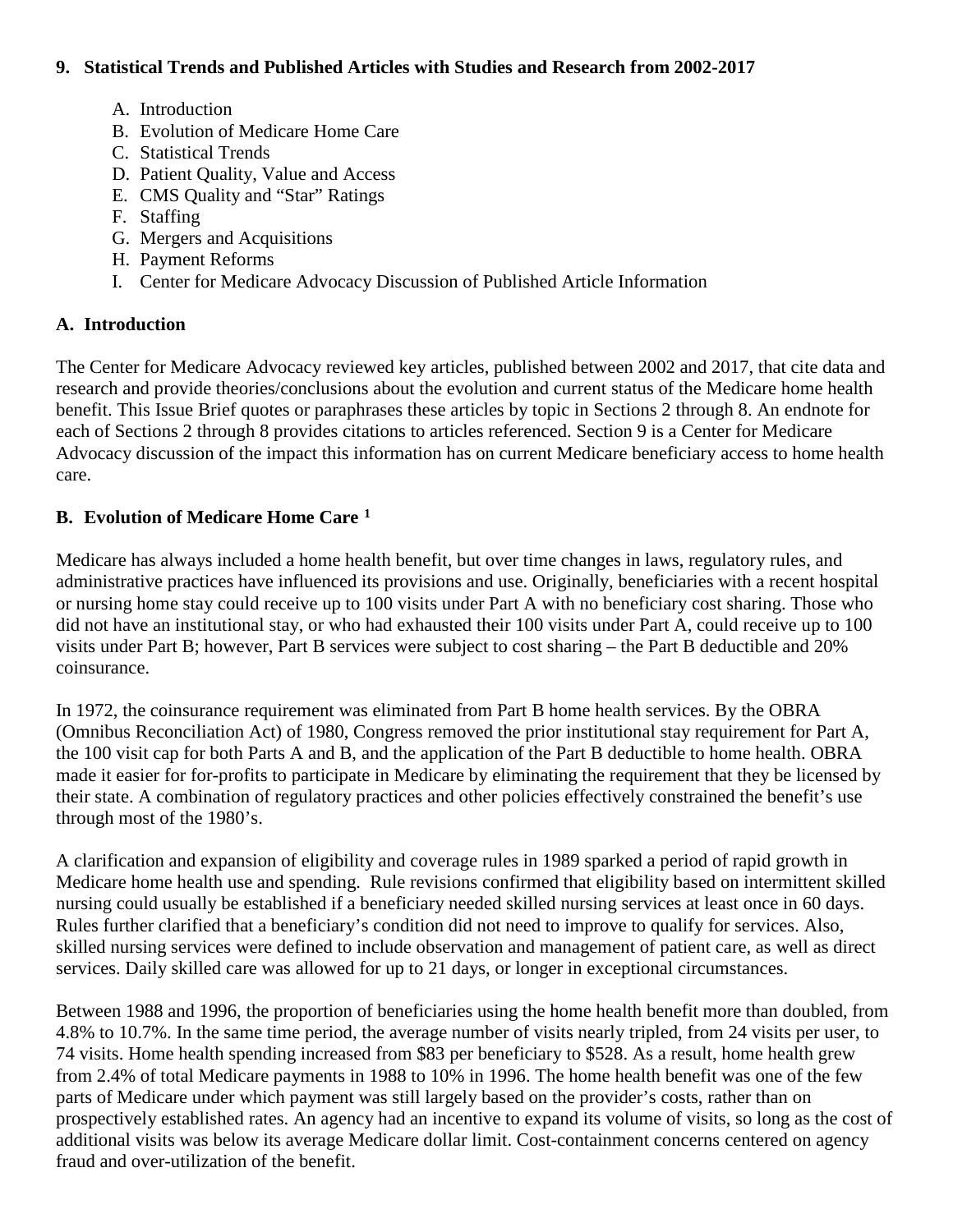After enactment of the 1997 Balance Budget Act (BBA), the traditional, cost-based payment system for Medicare home care was changed to an interim prospective payment system (IPS), imposing predetermined perepisode reimbursement limits. The BBA's aim was to control the price of home health services and constrain the volume of services, largely by changing the financial incentives of home health agencies. Dramatic decreases in home health use occurred, particularly by persons with impairments in activities of daily living, health and memory. In many ways the policy design did not create incentives to eliminate inappropriate use of the benefit. Rather, it generated incentives for agencies to cut the amount of services provided to the most potentially high-cost patients, regardless of the legitimacy of their claim and need for home health care. Home health agencies responded to IPS by reducing care to relatively unhealthy beneficiaries. Some studies demonstrated increases in skilled nursing facility use and emergency room use post-BBA.

In two years, between 1997 and 1999, under the interim prospective payment system (IPS), average home health visits per beneficiary fell by 54%. Spending per beneficiary fell by 52%. The largest drop in the likelihood of obtaining any home health care at all occurred in three beneficiary groups: those age 75 or over, enrollees with Medicaid, and residents of rural areas. The proportion of users with home health episodes lasting at least 6 months also fell by nearly one-half, from 31% in 1997 to 17% in 1999.

At the turn of the 21<sup>st</sup> century, the prospective payment system (PPS) introduced the case-mix adjustment, a structure intended to reimburse agencies based on expected service needs for different categories of patients rather than on actual cost to deliver services, arbitrary criteria or agency cost history. Its base rate, however, was established by still using expenditures from the greatly reduced IPS. Some agencies were forced to close if they could not manage to balance low and high-cost patients.

Patient need for services, and Medicare coverage for those who qualify, has not significantly changed since 2000, but access to those services for vulnerable Medicare beneficiaries has been dramatically affected. The combination of incentives in the policy and gaming behaviors at the practice level have the potential to generate fraud in two directions – either over or under use. Medicare home health care has been refocused on post-acute management rather than on chronic illness care. In the process, home care episodes have been shortened with fewer visits per episode and, in particular, far fewer home health aide visits.

Medicare home health policy focuses on controlling costs rather than on responding to the legitimate needs of beneficiaries by improving quality and efficient delivery of care. Changes to home health care policies have altered the profile of users and the practice of home health providers. Agencies strategically altered their admissions and service delivery practices in response to these changes, in order to continue to provide services while maintaining fiscal stability. Thus, both policy and market response to the policies have been critical to benefit use and access to necessary home care. Assumptions changed regarding the goal of the Medicare home health benefit (acute care versus long-term care) and the appropriate target population for service (post-acute care versus chronic care), and currently continue.

# **C. Statistical Trends [2](#page-32-1)**

#### **a. Utilization**

Between 1997 and 2016, visit type as a percent of total visits changed as follows: skilled nursing from 41% to 51%; therapy from 10% to 39%; and, home health aides from 48% to 10%. Number of visits per user decreased from 73 to 33. Average visits per episode between 1998 and 2016 changed as follows: skilled nursing from 14.1 to 9.4; therapy 3.8 to 7.5; and home health aides 13.4 to 1.8. (Note: not all episodes use all types of care.) The total number of traditional Medicare home health episodes increased 60% between 2002 and 2015 and episodes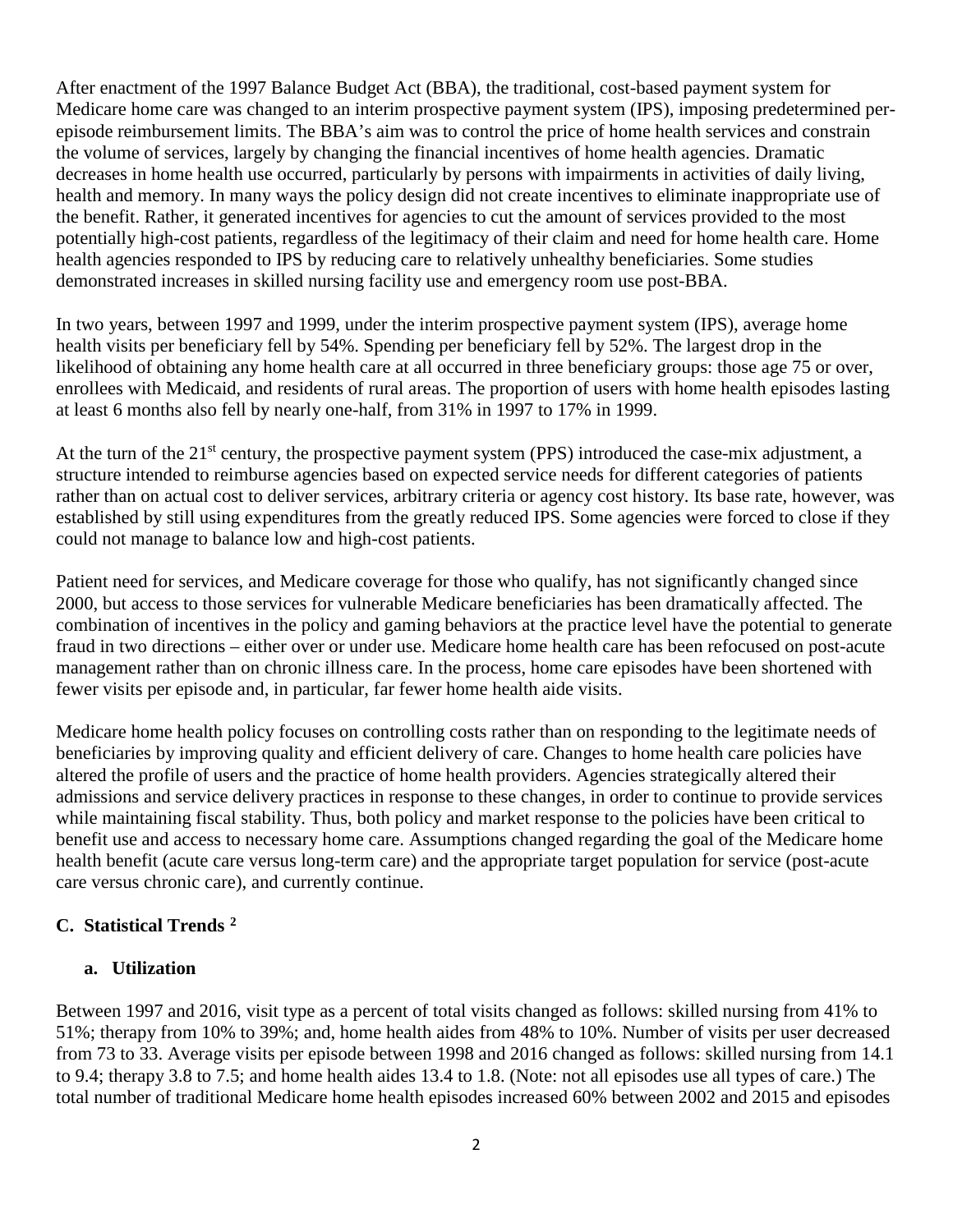per home health user increased from 1.6 to 1.9. (Note: an episode = 60 days of services.) Since 2001, episodes not preceded by a hospitalization increased from half to two-thirds of total episodes.

# **b. Access**

In 2018, the Medicare Payment Advisory Commission (MedPAC) reported that beneficiary access to home health care was generally adequate as over 99% of beneficiaries lived in a ZIP code where Medicare home health care services operated, and 86% lived in a ZIP code with 5 or more agencies. The number of agencies nationwide in 2016 (12,204), was higher than the previous peak in the 1990s when supply exceeded 10,900 agencies. In 2016, 88% of all agencies were for-profit owned.

# **c. Spending and Payments**

Medicare home health spending has risen significantly, increasing from \$8 billion in 2001 to over \$18 billion in 2016. Between 2002 and 2016, Medicare spending for home health care increased 80%. Between 2001 and 2015, marginal annual profit for home health agencies averaged 16.4%, suggesting a significant financial incentive for home health agencies to increase their volume of [traditional] Medicare patients. Two factors have contributed to payments exceeding costs: Agencies have reduced episode costs by lowering the number of visits provided, and cost growth has been lower than the annual payment updates for home health care.

# **D. Patient Quality, Value, and Access [3](#page-32-2)**

An equitable health care system should be driven by patient-need. Thus, patients who are sicker and more impaired should receive greater health care services. Patients with greater health, functional, and mental impairments may have experienced reduced access to home health care after the implementation of IPS in 1997. There was a significant increase in the percentage of home health patients who had a skilled nursing facility admission within 120 days of admission to home health (from 7.8% to 8.8%). Visits to an emergency room increased from 17% to 19%; visits to an emergency room for the same body system diagnoses as the home health care increased from 7.2% to 8.2%. The number of deaths rose from 9.0% to 9.7%.

Patients with clinically complex conditions and social vulnerability factors, such as living alone, had substantially higher service delivery costs than other home health patients. Thus, socially vulnerable patients with complex conditions represent less profit – lower-to-negative Medicare margins – for home health agencies. This financial disincentive could also reduce patients' access to care as Medicare payments decline.

One of the most notable drivers of Medicare service use and profit margin is the availability of a caregiver to provide assistance with functional limitations and essential medical care. There were substantially lower Medicare margins for episodes in which a caregiver was not available in the home to provide assistance with activities of daily living, instrumental activities of daily living, or medical procedures.

Left unchecked, the financial disincentives within the current payment system could lead to reduced access for less profitable groups of patients. Instead, these patients could face options that are considerably more costly than home health care. Further, Medicare beneficiaries above the poverty line, but with limited financial and social resources, may continue to have difficulty obtaining needed home health care.

Seeking improved functional status is a domain that appears to be more consistently unmanageable in a population with a high burden of chronic illness and frailty. Heterogeneity of circumstance, social determinants, frailty, and other local influences shape home care, which is inherently provided in environments that are uncontrolled and often unpredictable. Under such conditions, because of how and what is measured, optimal performance must sometimes remain elusive.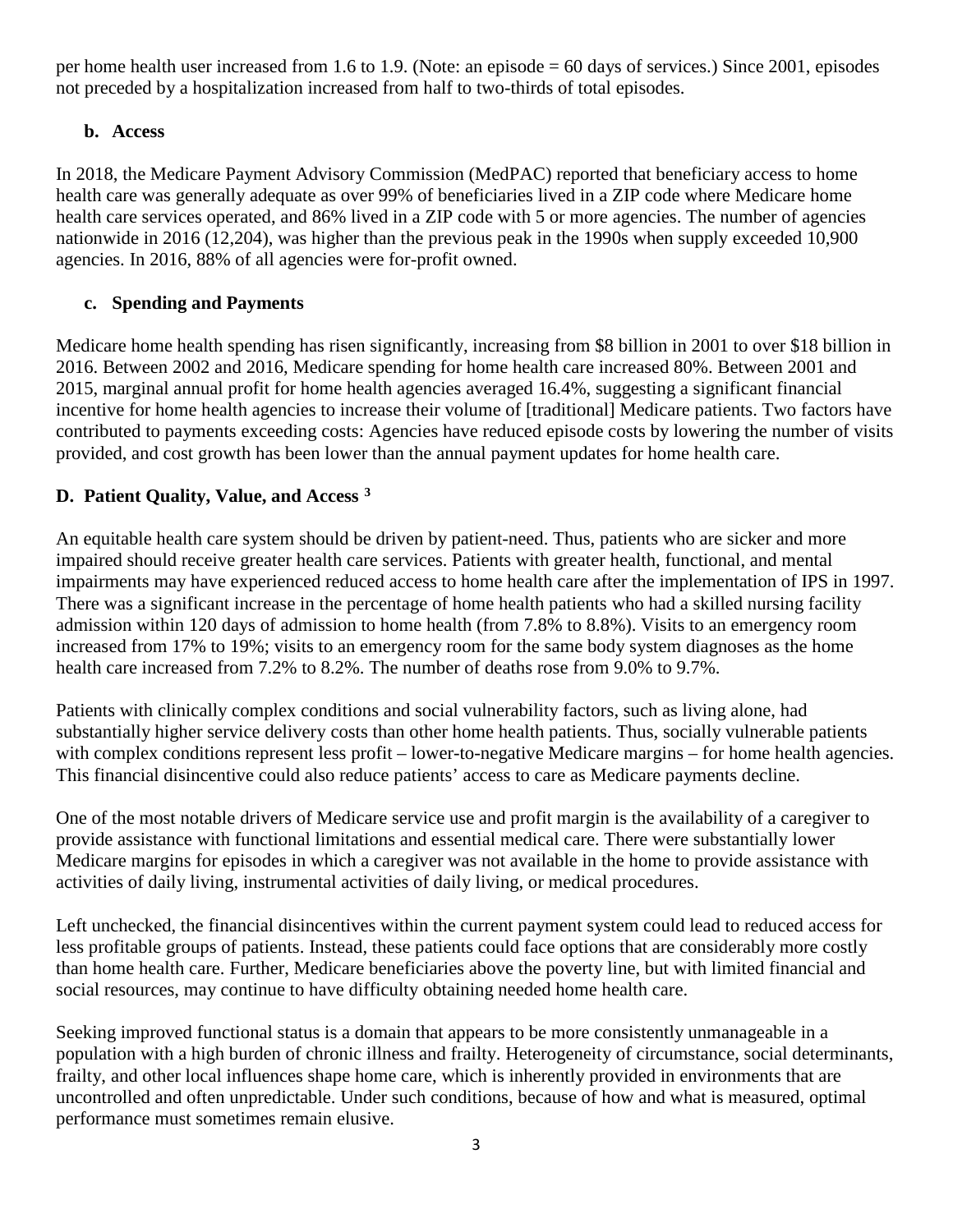Non-profit agencies showed greater improvements on quality measures than for-profits. For-profit agencies had higher costs but poorer performance than non-profit agencies.

Overall, there is a pervasive lack of true integration of home health care into the main fabric of total health care delivery. The need to "knit the fabric" of health care together is simply not yet urgent enough in a world where patient-centered, safe-care should rule.

# **E. CMS Quality Criteria and "Star Ratings" [4](#page-32-3)**

CMS has tested models that focus on reimbursement for agencies based on outcomes of care. However, these models currently measure quality (through a series of outcome indicators) on global aggregate data. Very little attention is paid to ensuring quality for subgroups of patients who are most needy and vulnerable. CMS needs to ask the question, quality for whom, and ensure that impact assessment does not overlook need in evaluating the effectiveness of home health care.

CMS criteria for selecting quality measures include the following: a measure must apply to a substantial portion of home health patients; a majority of agencies must have sufficient data to report; the measure shows a "reasonable amount of variation among agencies"; agencies can improve their performance on the measure; the measure has "high face validity and clinical relevance"; and the measure is stable over time and doesn't experience variation.

Claims-based measures (such as the emergency department use without hospitalization measure), are generally viewed as less prone to manipulation when compared to a process measure. When CMS proposes measures, they purportedly seek to ensure that there are no unintended consequences.

A study of over 11,000 Medicare-certified home health agencies between 2011 and 2015, serving over 92% of all zip codes, found that agencies with longer tenures as Medicare-certified providers were more likely to have high-performing scores. Agencies only offering some home health services, proprietary ownership, or long travel distances to reach patients, had lower performance. Agencies serving low-income counties and counties with lower proportions of women and senior residences and greater proportions of Hispanic residents were more likely to attain lower quality performance scores. Since 1997, there have been greater than average reductions in the number of home health visits among beneficiaries who were older than 75, female, non-white, and those living in rural areas.

# **F. Staffing [5](#page-32-4)**

The number of employees per agency declined 16% between 1996 and 2002. Low home health care reimbursement rates are expected to increase the shortage of qualified home health aides, therapists and nurses.

Demand for home health aides is expected to rise rapidly over the next several years, but factors like low pay and lack of training have made it one of the hardest jobs to fill. The projected growth for the home health aide profession between 2014 and 2024 is 38%. Home health aides and other home care workers are already leaving the industry in droves, attracted to jobs that pay similarly, if not better, but take less of a physical and emotional toll. Some studies have shown that more training in this workforce leads to less turnover, better patient outcomes and satisfaction, and likely more attraction for the job in the long term. There is a connection between training, quality of care, better health outcomes and lower health care costs.

#### **G. Mergers and Acquisitions [6](#page-32-5)**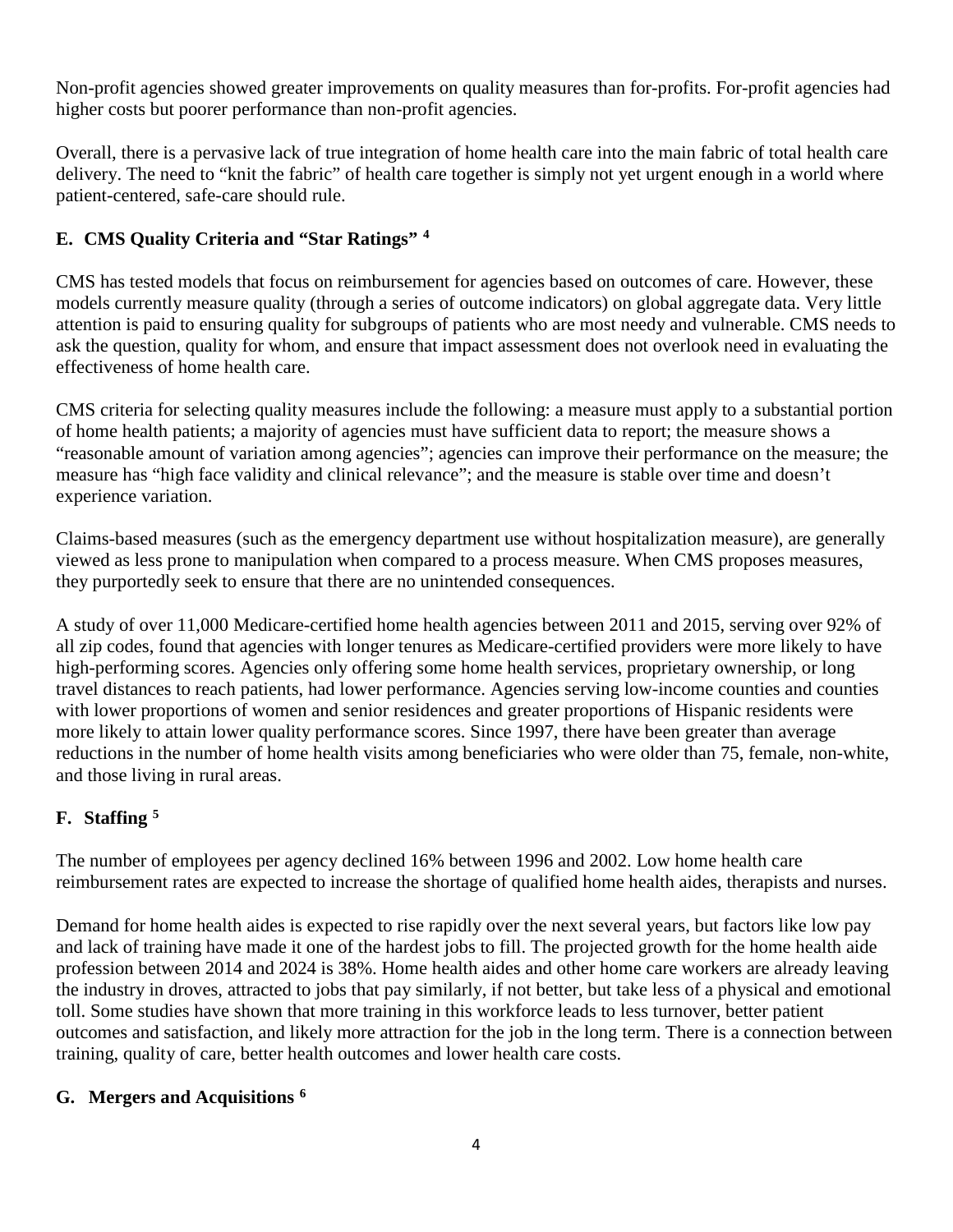Of all the health care sectors, home health posted the highest trading multiples for mergers and acquisitions in 2016. Purchase volume increased 8% in 2015, and deal value increased 121%. Home health volume and valuations increased, are likely due to the continued acceleration of value-based care models. The models are designed to increase home health volume by diverting patients from more expensive and sometimes unnecessary in-patient post-acute facilities. Home health agencies are becoming an even more important factor in reducing costs and improving patient outcomes in the post-acute care continuum. Buyers are seeking home health assets with the size and scale to satisfy this additional demand.

### **H. Payment Influences [7](#page-32-6)**

The provision of home health care is "quite sensitive" to the structure of reimbursement. Medicare home care payment policy and practice may ultimately jeopardize access to quality care for vulnerable populations. Shifting risk to agencies has historically led to adaptive gaming practices, and changes in delivery of services, to reduce the agency's financial risk or enhance profit. Gaming has been demonstrated throughout the Medicare program's history; agencies tend to modify their practice in reaction to policy changes to either capitalize on generous aspects of changes or to counteract financial harm due to restrictive changes. It is very challenging to predict how agencies will react to proposed changes. The impact of such policy estimations on vulnerable patient groups, those with greater and legitimate need for care, is overlooked.

Socially vulnerable patients with complex conditions represented less profit – lower-to-negative Medicare margins – for home health agencies. Further, research has shown that policies decreasing Medicare's payments to home health care providers are linked to greater reductions in services for beneficiaries who have greater functional, health, and cognitive impairments than those for healthier beneficiaries with fewer functional and cognitive impairments.

In 2010, CMS imposed a new home health agency-level cap on outlier payments (an added payment meant to encourage agencies to serve high-cost beneficiaries, still currently in effect). Agencies are held to 10% of total payments for outlier claims in an effort to combat fraudulent behavior by agencies. U.S. General Accounting Office (GAO) studies show much of fraudulent practice from outlier payments happens from a limited number of agencies. But the remedy makes all agencies subject to the outlier payment limit. Such sweeping policies do not necessarily eliminate fraudulent providers from the system. They raise the real prospect that legitimate, high-need, and thus high-cost, beneficiaries will receive fewer visits if all agencies have to cut their services to counteract reductions in base rates or stay below the 10% outlier limit. (Note: Section 3131(b)(2) of the Affordable Care Act states that the total amount of additional payments or payment adjustments for outlier episodes are not to exceed 2.5 percent of the estimated total annual home health PPS payments.)

Episodes that did not involve restorative care had significantly lower Medicare margins. Similarly, episodes of care that were provided to patients who were moderately or very impaired had Medicare margins that were significantly lower than episodes provided to patients with no functional impairment. The current payment system encourages agencies to deliver the maximum volume of therapy services for which a patient is eligible and to restrict the number of visits by skilled nurses and home health aides. These payment methods may leave certain groups of patients with high service costs and inadequate reimbursement. These groups include patients who do not qualify for therapy and those who require a large number of skilled nursing visits.

Payment reforms that shift reimbursement from fee-for-service towards episode-based payment predict a decline in the likelihood of use and costs. Payment reforms under the current and previous payment systems (PPS and IPS, respectively) showed little evidence of "cherry-picking" patients based on observable characteristics in data, and limited effects on costs in other post-acute care settings, hospital readmissions, and mortality. [Note: data does not capture information about people who are refused services.] Provider behavior might be more responsive to reimbursement at the margin. Estimates from the PPS show offsetting effects of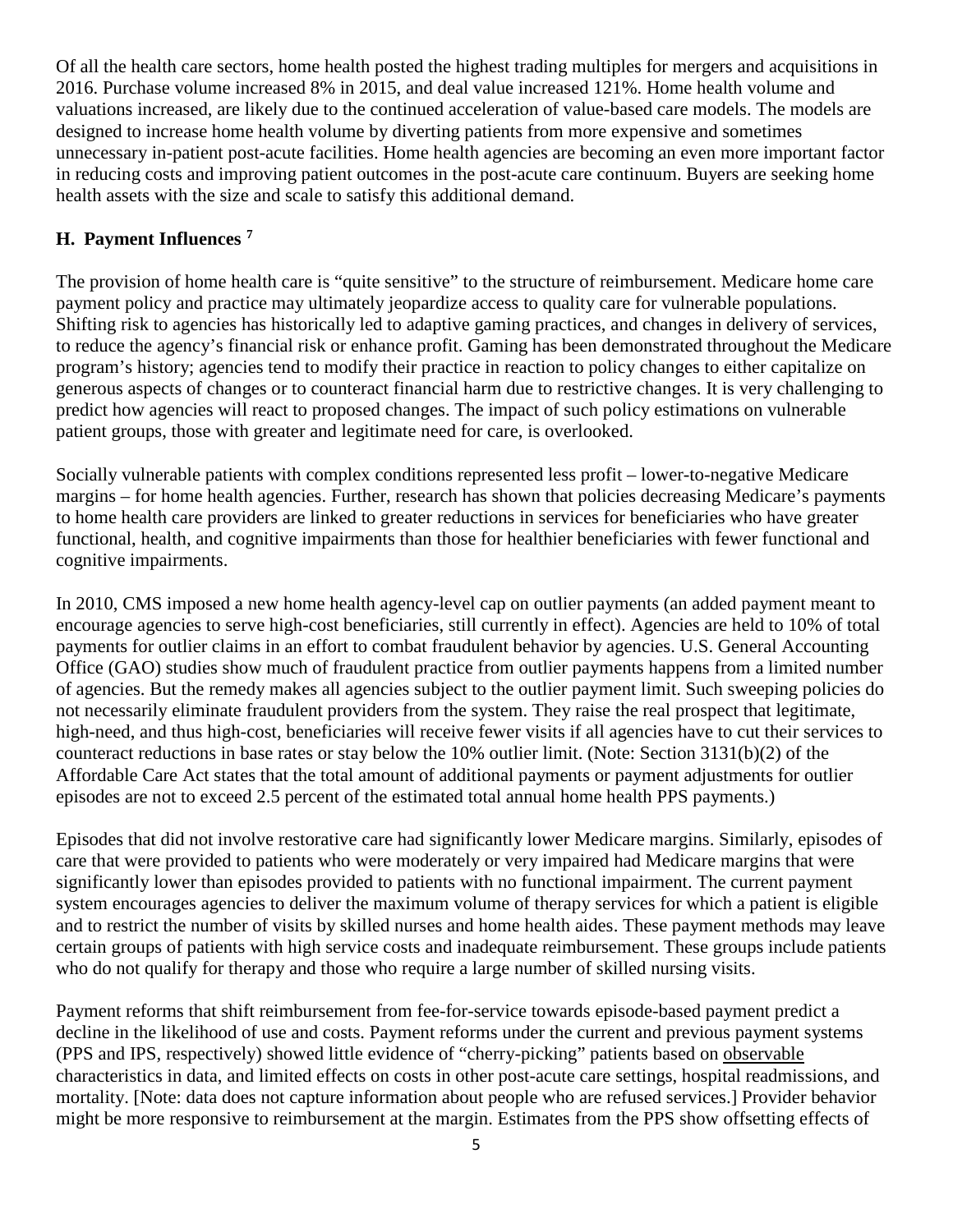reduced marginal reimbursement and increased average reimbursement. Home health agencies adopted a nuanced response to expected service utilization under the PPS and were more likely to target the therapy visit threshold to maximize payment and also increased the number of 60-day episodes. Still, the amount of care provided (measured by average visits per home health patient), remained well below pre-IPS levels. If payments increased, any reductions in care translated to higher margins for providers (as in the PPS) rather than savings to Medicare.

Changes in per-patient average reimbursement predicts what services will be provided and, to a lesser extent, probability of admission to home health care. Bundled payment and accountable care organizations that further reduce marginal reimbursement are likely to impact provider behavior. Additionally, payments have declined as a result of rebasing – an exercise that reflects data on costs and use of services – and decreased Medicare home health payments by 3.5% per year in the period 2014-2017. Thus, home health payment reductions could accelerate the unintended consequences of reducing access for less profitable patients.

Attempts to revise Medicare's home health PPS should focus on inefficiencies within the current model. Policy makers should examine how payment formulas could be redesigned to account for higher service delivery costs among those beneficiaries who require significant nursing care. Also, adding measures of the patient's socioeconomic status to calculations of reimbursements might redress some of the observed inefficiencies.

### **I. Center for Medicare Advocacy Discussion of Published Article Information**

Policy and practice should be aligned to effectuate Medicare coverage laws. The home health benefit, as intended by Congress, including all covered disciplines – nursing, therapies, home health aides, and medical social services – should not be undermined by administrative policies and industry incentives. In the 1997 Balanced Budget Act, which developed the payment system that exists today, Congress reviewed Medicare home health coverage and chose not to limit it to a short-term, acute care benefit.

The Center for Medicare Advocacy focuses on the impact of laws, regulations, policies and procedures on Medicare beneficiaries, particularly those with longer-term conditions and serious illnesses. How are these systems working, or not working, for all people who are served by the program? How do they affect chronically ill beneficiaries? While providers must be fairly reimbursed to deliver care, ultimately the guiding principles of CMS should be to provide health care for all qualified beneficiaries and efficient, effective management of public funds.

The home health care delivery system has become a profit-making enterprise, as evidenced by the flood of mergers and acquisitions and for-profit corporations that have taken over the industry. There is an inherent tension between profit and care delivery. Too often the result is the sickest and most vulnerable people are denied access to care. The data shows agencies have lowered the number of visits provided under PPS, while consistently making more than 16% profit annually from traditional Medicare. If the PPS system was intended to provide bundled payments that balanced lower cost patients with higher cost patients, for-profit agencies, which comprise 88% of agencies today, have adapted to the payment system and serve those who are in relatively less need of care, and most profitable. Access to services for people most in need is denied.

The existence of one or many home health agencies in a ZIP code area is of no use if beneficiaries who need care find each one denying even an assessment for services. While studies may have shown limited evidence of patient "cherry-picking", this is misleading as the system would not be able to identify all the patients rebuffed from services. Similarly, viewing data in aggregate does not help subgroups that are on the margins of care.

Barriers to home health care access are also created by quality measures that inform the CMS star rating system but do not measure achievement of patient goals. Thwarted by a requirement that quality measures must apply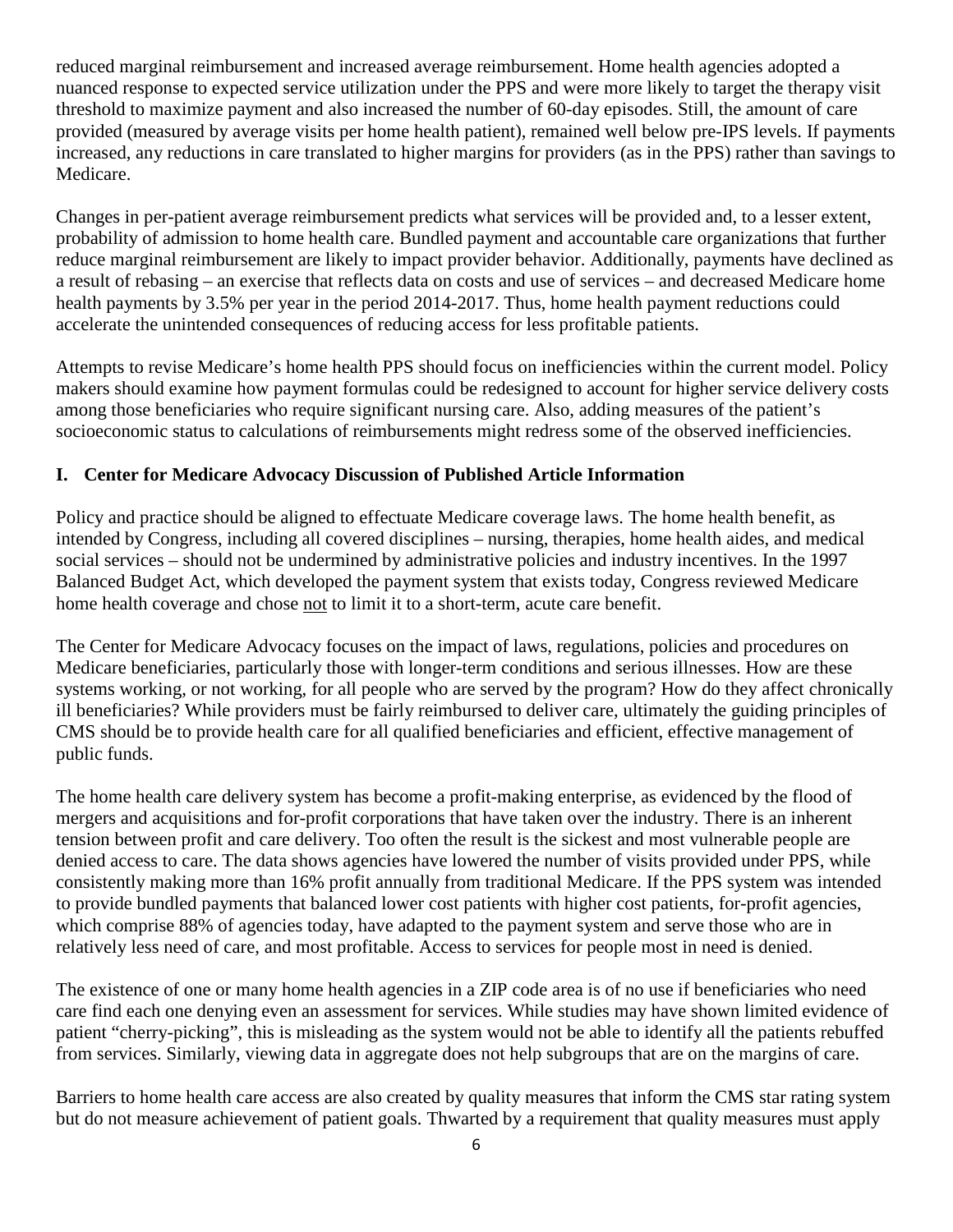to a substantial portion of home health patients, "improvement" is mandated by CMS to meet almost all measures. This creates real access barriers for patients with longer-term or chronic illnesses and provides more disincentives for agencies to serve patients with the greatest needs.

One issue we have not seen studied, and is concerning for potential home health patients, is what appears to be rapidly growing number of home health agency "spin-off" affiliates that offer a variation of home health aide services. Medicare covers personal care services by home health aides, up to 28-35 hours a week, but home health agencies report they don't provide home health aides in their Medicare-certified enterprises. Instead, they state that they can provide similar services ("personal care assistants" or "companions") through a private-pay affiliate. The Medicare PPS system provides little to no incentive for home health agencies to staff home health aides, assistance from whom is often the key to people with longer-term and chronic conditions ability to remain in their homes.

Finally, a note must be made about the influence of Medicare fraud audits on home health agencies. CMS appears to aggressively audit cases of patients with longer-term and chronic impairments. Based on our work the Center for Medicare Advocacy has significant concerns that the reviews are not accurately based on Medicare law, regulations, or policy and are sometimes without basis in (or sometimes contrary to) law, regulations, or policy. Such erroneous audits (applying inappropriate law and criteria to inaccurate facts), establishes dangerous precedents and can reduce beneficiary access to legal Medicare coverage. These kinds of audits can also create misleading and illegal standards that may interfere with the effective identification of true fraudulent barriers to Medicare program integrity.

CMS must create effective regulations and policies that allow equal access for all patients who qualify for care, especially for those who most need those services.

<sup>&</sup>lt;sup>1</sup> Choi, S. Davitt, J. Changes in the Medicare Home Health Care Market: The Impact of Reimbursement Policy. Medical Care Volume 47:3 Lippincott Williams & Wilkins. 2009. 302-303. l

Davitt, J. Marcus, S. The Differential Impact of Medicare Home Health Care Policy on Impaired Beneficiaries. Journal of Policy Practice, 7:1. 2008. 3-22.

Davitt, J. Choi, S. Tracing the History of Medicare Home Health Care and the Impact of Policy on Benefit Use. The Journal of Sociology and Social Welfare, Volume 35. 2006. 247-273.

McKnight, R. Home Care Reimbursement, Long-Term Care Utilization, and Health Outcomes. Journal of Public Economics, Volume 90. 2006. 293-323.

McCall, N. Legislative Fallout from Balanced Budget Act: Few Visits by Home Health Aides. Robert Wood Johnson Foundation Program Results Report. March 30, 2004. 1-12.

Murtaugh, C. McCall, N. Moore, S. Meadow, A. Trends in Medicare Home Health Care Use: 1997-2001. Health Affairs. September/October 2003. 150.

Komisar, H. Rolling Back Medicare Home Health. Health Care Financing Review. Winter 2002; 35-38.

<sup>2</sup> MedPAC, Report to the Congress: Medicare Payment Policy. March 2018. Chapter 9. 241-262.

Rosarti, R. Russell, D. Peng, T. et.al. The Care Span Medicare Home Health Payment Reform May Jeopardize Access for Clinically Complex and Socially Vulnerable Patients. Health Affairs. June 2014; 952.

<sup>3</sup> Wang, Y. Spatz, E. Tariq, M. Angraal, S. Krumholz, H. Home Health Agency Performance in the United States: 2011-15. Journal of the American Geriatrics Society – Volume 65 #12. December 2017. 2576-2578.

Editorial. Understanding Quality of Care in Medicare Home Health Agency Care. Journal of the American Geriatrics Society – Volume 65 #12. December 2017. 2557-2558.

Rosarti, R. Russell, D. Peng, T. et.al. The Care Span Medicare Home Health Payment Reform May Jeopardize Access for Clinically Complex and Socially Vulnerable Patients. Health Affairs. June 2014; 953.

Davitt, J. Kaye, L. Racial/Ethnic Disparities in Access to Medicare Home Health Care: The Disparate Impact of Policy. Journal of Gerontological Social Work. September 2010. 606-608.

Davitt, J. Marcus, S. The Differential Impact of Medicare Home Health Care Policy on Impaired Beneficiaries. Journal of Policy Practice, 7:1. 2008. 3-22.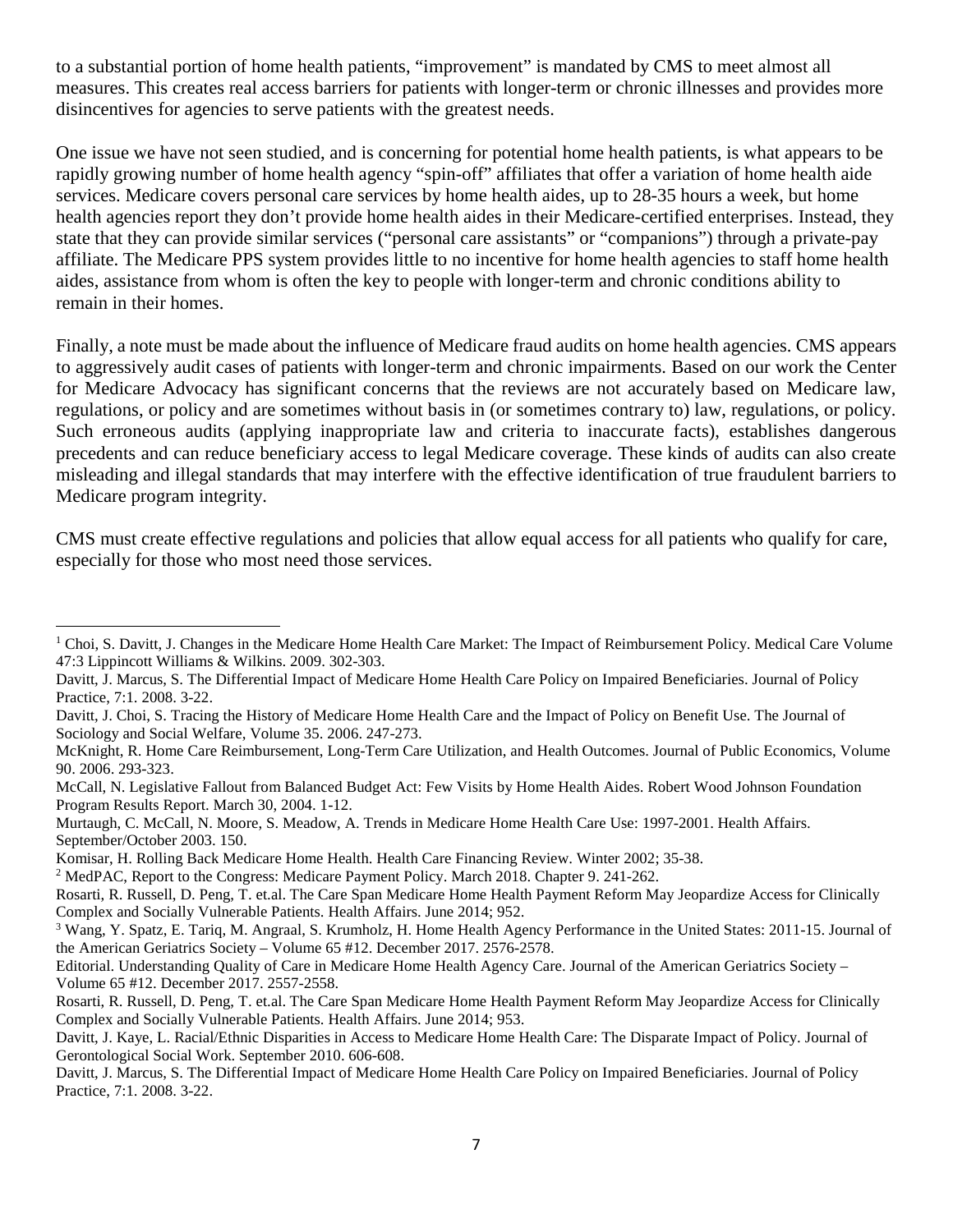McCall, N. Legislative Fallout from Balanced Budget Act: Few Visits by Home Health Aides. Robert Wood Johnson Foundation Program Results Report. March 30, 2004; 1-12.

<span id="page-32-3"></span><sup>4</sup> Wang, Y. Spatz, E. Tariq, M. Angraal, S. Krumholz, H. Home Health Agency Performance in the United States: 2011-15. Journal of the American Geriatrics Society – Volume 65 #12. December 2017. 2576-2578.

---. CMS Proposes Eliminating and Replacing Star Rating Category. Homecare Direction. February 2017.

 $\overline{a}$ 

Rosarti, R. Russell, D. Peng, T. et.al. The Care Span Medicare Home Health Payment Reform May Jeopardize Access for Clinically Complex and Socially Vulnerable Patients. Health Affairs. June 2014; 953.

Davitt, J. Kaye, L. Racial/Ethnic Disparities in Access to Medicare Home Health Care: The Disparate Impact of Policy. Journal of Gerontological Social Work. September 2010. 606-608.

Davitt, J. Marcus, S. The Differential Impact of Medicare Home Health Care Policy on Impaired Beneficiaries. Journal of Policy Practice, 7:1. 2008. 3-22.

<span id="page-32-4"></span><sup>5</sup> Baxter, A. How One University is Taking on the Biggest Home Care Staffing Issue. Home Health Care News. February 2017.

Nelson, M. Home Health Aide Growth Outlook Outpaces Other In-Demand Jobs. Home Health Care News. February 2017.<br><sup>6</sup> Mullaney, T. Home Health Deals Commanded Impressive Valuations in 2016. Home Health Care News. January 201

<span id="page-32-5"></span>

<span id="page-32-6"></span>Volume 65 #12. December 2017. 2557-2558.

Huckfeldt, P. Sood, N. Escarce, J. Grabowski, D Newhouse, J. Effects of Medicare Payment Reform: Evidence from the Home Health Interim and Prospective Payment Systems. Journal of Health Economics. March 2014. 1-31.

Rosarti, R. Russell, D. Peng, T. et.al. The Care Span Medicare Home Health Payment Reform May Jeopardize Access for Clinically Complex and Socially Vulnerable Patients. Health Affairs. June 2014; 953.

Davitt, J. Kaye, L. Racial/Ethnic Disparities in Access to Medicare Home Health Care: The Disparate Impact of Policy. Journal of Gerontological Social Work. September 2010. 606-608.

Choi, S. Davitt, J. Changes in the Medicare Home Health Care Market: The Impact of Reimbursement Policy. Medical Care Volume 47:3 Lippincott Williams & Wilkins. 2009. 302-303.

Davitt, J. Choi, S. Tracing the History of Medicare Home Health Care and the Impact of Policy on Benefit Use. The Journal of Sociology and Social Welfare, Volume 35. 2006; 247-273.

<span id="page-32-2"></span><span id="page-32-1"></span><span id="page-32-0"></span>McKnight, R. Home Care Reimbursement, Long-Term Care Utilization, and Health Outcomes. Journal of Public Economics, Volume 90. 2006; 293-323.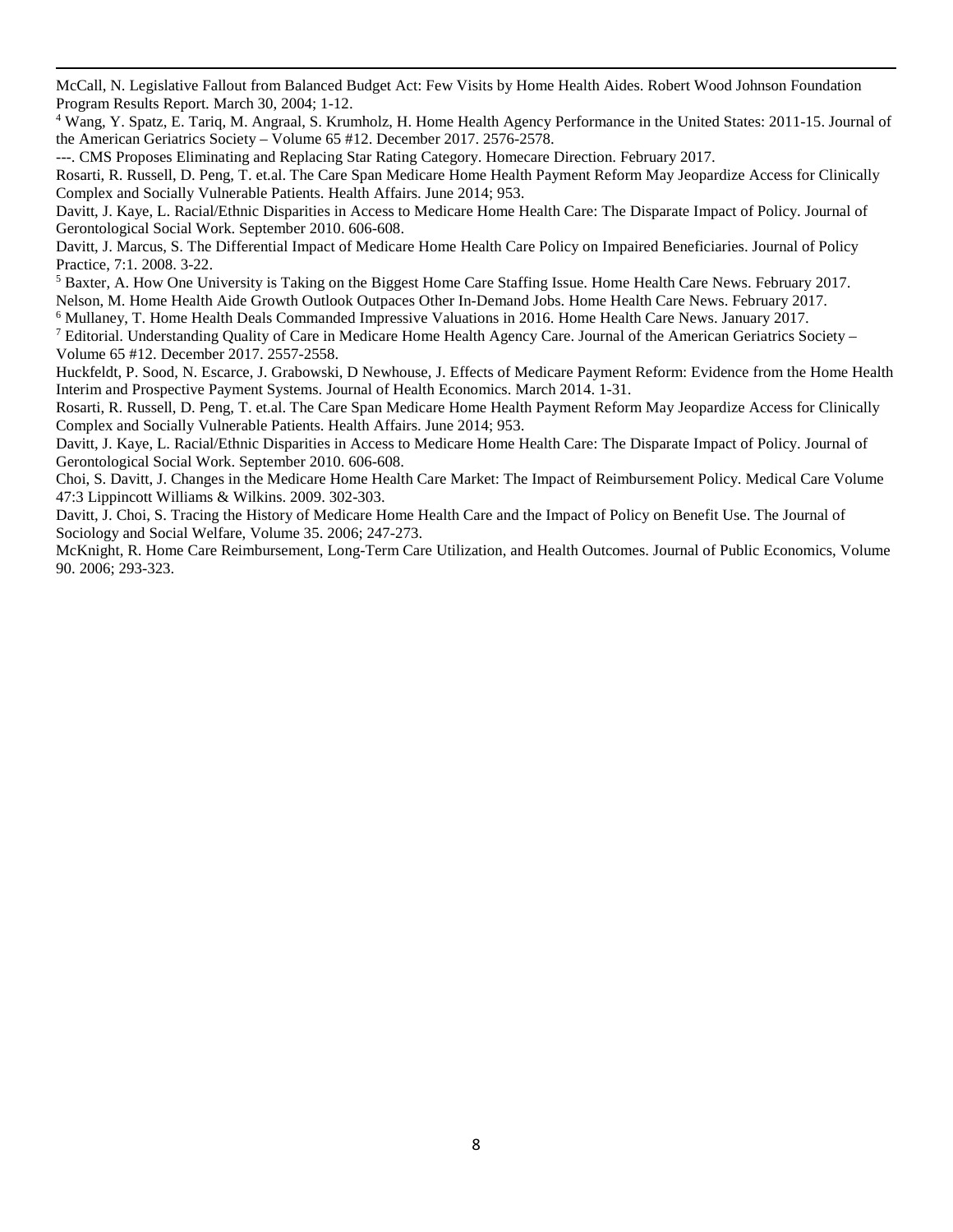#### **10. Plans to Address and Resolve the Medicare Home Care Crisis**

There is a crisis in access to Medicare-covered home health care. Earlier editions of this *[Issue Brief](http://www.medicareadvocacy.org/cma-issue-brief-series-medicare-home-health-care-crisis/)  [Series](http://www.medicareadvocacy.org/cma-issue-brief-series-medicare-home-health-care-crisis/)* have detailed the home health benefit and the access obstacles facing patients, particularly those with longer term and chronic conditions. This *Brief* summarizes what is at stake, some of what's been done thus far, and what's needed to remove the obstacles.

Under the law, beneficiaries qualify for home health coverage when they are under the care of a physician, are homebound, and need skilled nursing or therapy care. There is no required end-point to coverage; it can continue so long as the beneficiary meets the coverage criteria. In practice, however, beneficiaries are regularly unable to obtain the coverage, and care, provided by law.

In recent years, access to the benefit has rapidly diminished and a growing number of beneficiaries have been unable to obtain home health services, even when they meet Medicare coverage criteria, (See *CMA [Issue Brief](http://www.medicareadvocacy.org/part-5-the-home-care-crisis-an-elder-justice-issue/)* #5). While the Centers for Medicare & Medicaid Services (CMS) online and print materials now more accurately reflect Medicare home health coverage law, (See *CMA [Issue Brief](http://www.medicareadvocacy.org/misleading-and-inaccurate-cms-medicare-home-health-publications/)* #4), CMS continues to administer the benefit as if it is for patients with acute care needs. Further, although some beneficiary protections have been expanded, (See *CMA [Issue](http://www.medicareadvocacy.org/beneficiary-protections-expanded-in-revised-home-health-conditions-of-participation/)  [Brief](http://www.medicareadvocacy.org/beneficiary-protections-expanded-in-revised-home-health-conditions-of-participation/)* #6), CMS payment policies, quality measures, and fraud investigations create disincentives for home health agencies to provide care to all who qualify; patients with longer-term needs are particularly disfavored, (See *CMA [Issue Brief](http://www.medicareadvocacy.org/barriers-to-home-care-created-by-cms-payment-quality-measurement-and-fraud-investigation-systems/)* #7). Recently proposed rules would only accelerate this trend towards turning Medicare home health coverage into a short-term, post-acute care benefit – contrary to clearly expressed Congressional intent, (See *CMA [Issue Brief](http://www.medicareadvocacy.org/proposed-cms-payment-rules-will-worsen-the-home-care-crisis/)* #8).

The Center for Medicare Advocacy (the Center) continues to develop strategies to raise awareness about the crisis in access to Medicare home care and to seek solutions. A combination of actions are necessary, including Administrative and Congressional, strategic collaboration with providers, development of stories and media attention, and, potentially, litigation.

- The Administration and CMS should rescind proposed payments rules and develop a model intended to effectuate coverage laws, by giving home health providers appropriate financial incentives to serve all qualifying Medicare beneficiaries. Quality measures and fraud investigation triggers should also be redesigned to ensure that all patients who qualify under the law have equal access to care. The Administration, and those who advise CMS, including the Medicare Payment Advisory Commission (MedPAC), should fully understand Medicare coverage law and work to ensure the benefit is administered to implement the promise of the law: to allow homebound patients to receive necessary care at home. Oversight of the program must aim to ensure equal access to coverage for all who qualify, regardless of their conditions or ability to improve. Underserving patients who qualify should cause as much concern as overserving. Considerations should include capping maximum allowable profit margins, thus removing incentives to serve some beneficiaries who are more profitable than others.
- Members of Congress should recognize that constituents are losing access to legally covered home care and act to ensure that coverage laws are implemented as intended – for all who qualify. Congress should insist that CMS corrects policies that restrict access to